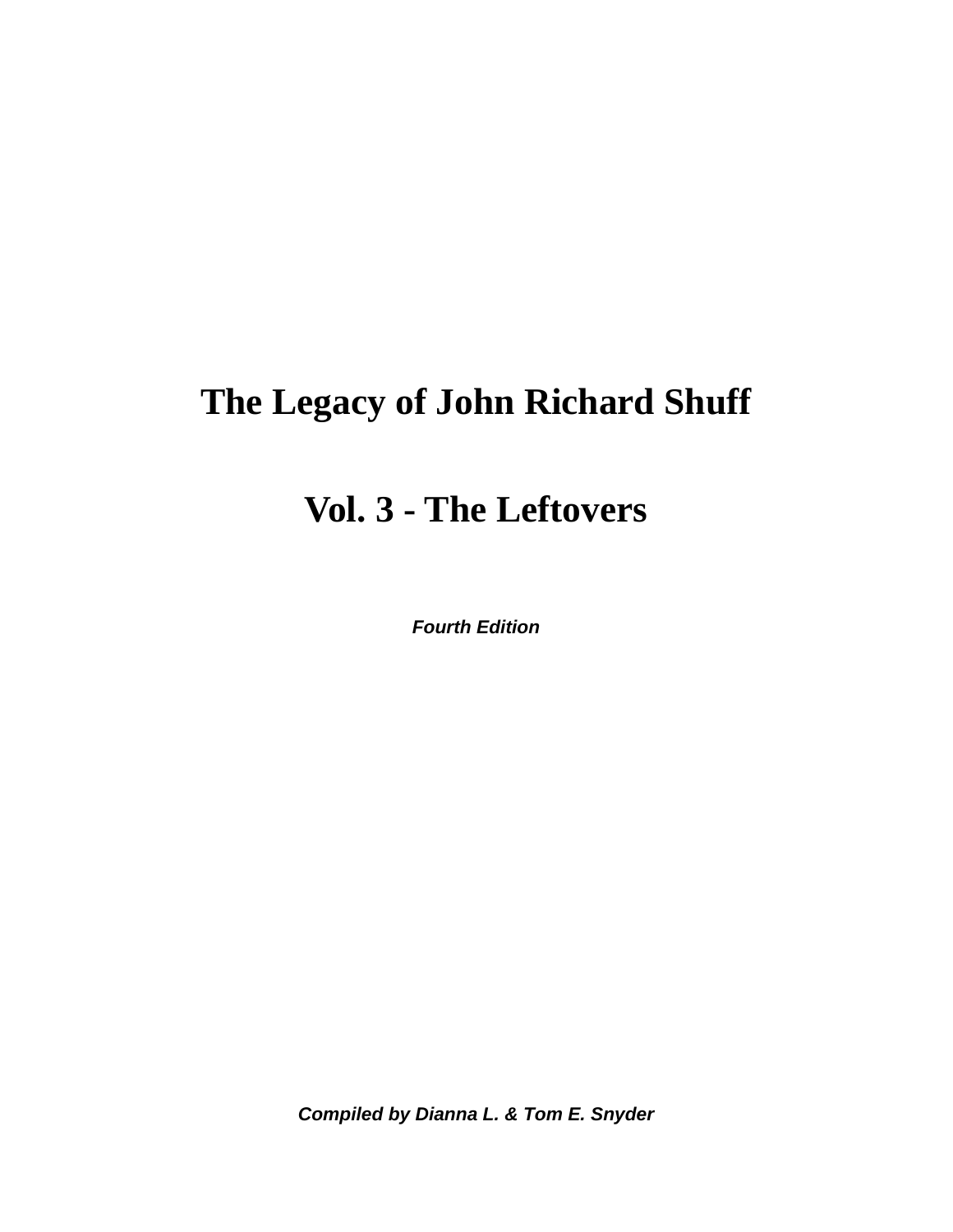## *Table of Contents of Vol. 3*

## **Poems by John Richard Shuff:**

- My Twentieth Birthday (1857)
- My Twenty-first Birthday (Sep 17, 1858)
- My Twenty-second Birthday (Sep 18, 1859)
- Thanksgiving poem (Nov 24, 1859)
- My Twenty-third Birthday (Sep 18, 1860)
- Father
- Faithful Father
- Mother
- My Mother (Feb 11, 1890)
- In Memoriam (An Acrostic) about his mother (ca 1893)
- Childhood
- My Dove My Fiancée
- Pewee
- The Little Dog
- Ice Cream
- Buttermilk
- A Parody A Psalm of Life
- Lines to D.E.  $& A.F.K.$  Shuff (wedding) (Jan. 6, 1901)

## **Poems by other family members:**

- "My Sister Angie" by David Edwin Shuff (ca 1896)
- Poem by Armilda Shuff (Oct 15, 1898)
- Poem by Armilda Ann Shuff (Sep 7, 1899)
- "A Mother's Lament" by Armilda Shuff Jackson
- "Pioneer Days" by David Edwin Shuff (Pub. Jan 28, 1937)
- "At the Casket of Brother Morris" by H.O.Shuff (Jan 10, 1940)

## **Obituaries:**

- Mrs. J.R. Shuff (May 1923)
- Volna Richard Shuff
- Pearl Ada Shuff
- John Artt Shuff
- Elvin LaRoy Shuff

## **Miscellaneous:**

- The Winter of 1885-86 by David Edwin Shuff
- Story about blizzard of 1886 by Alice Frances Kinnamon Shuff (Pub. Jan 28, 1937)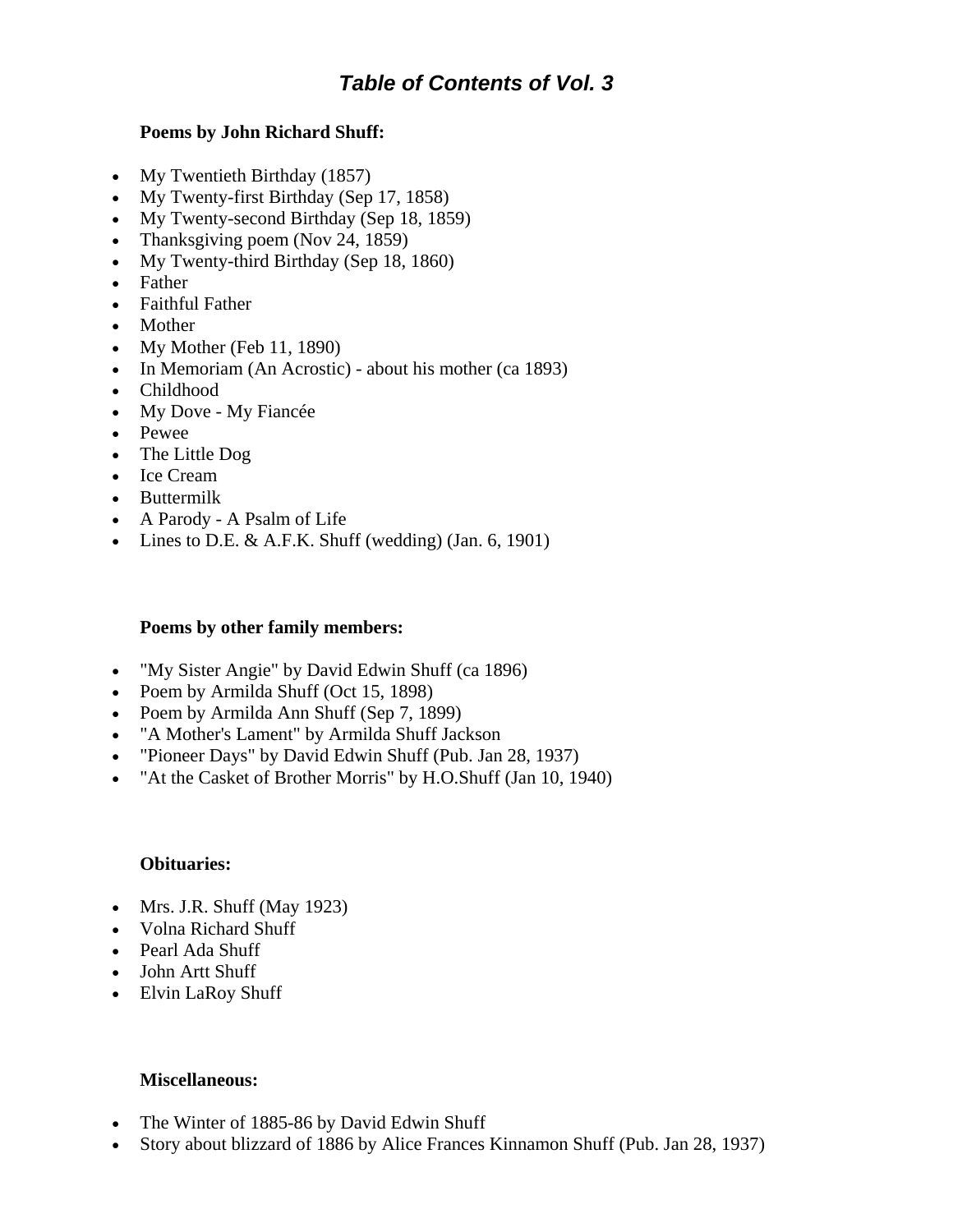- Kinnamon-Shuff wedding (Nov 29, 1900)
- Timmons-Gilbert wedding (1954)
- A Personal Experience by Armilda Shuff Jackson
- Birthday party for Mrs. D. E. Shuff
- Geneva Shuff rides 10 miles in blizzard (date unknown)
- A paper by Geneva Shuff (date unknown)
- Newspaper article "Shuff Families Reunion" (date unknown)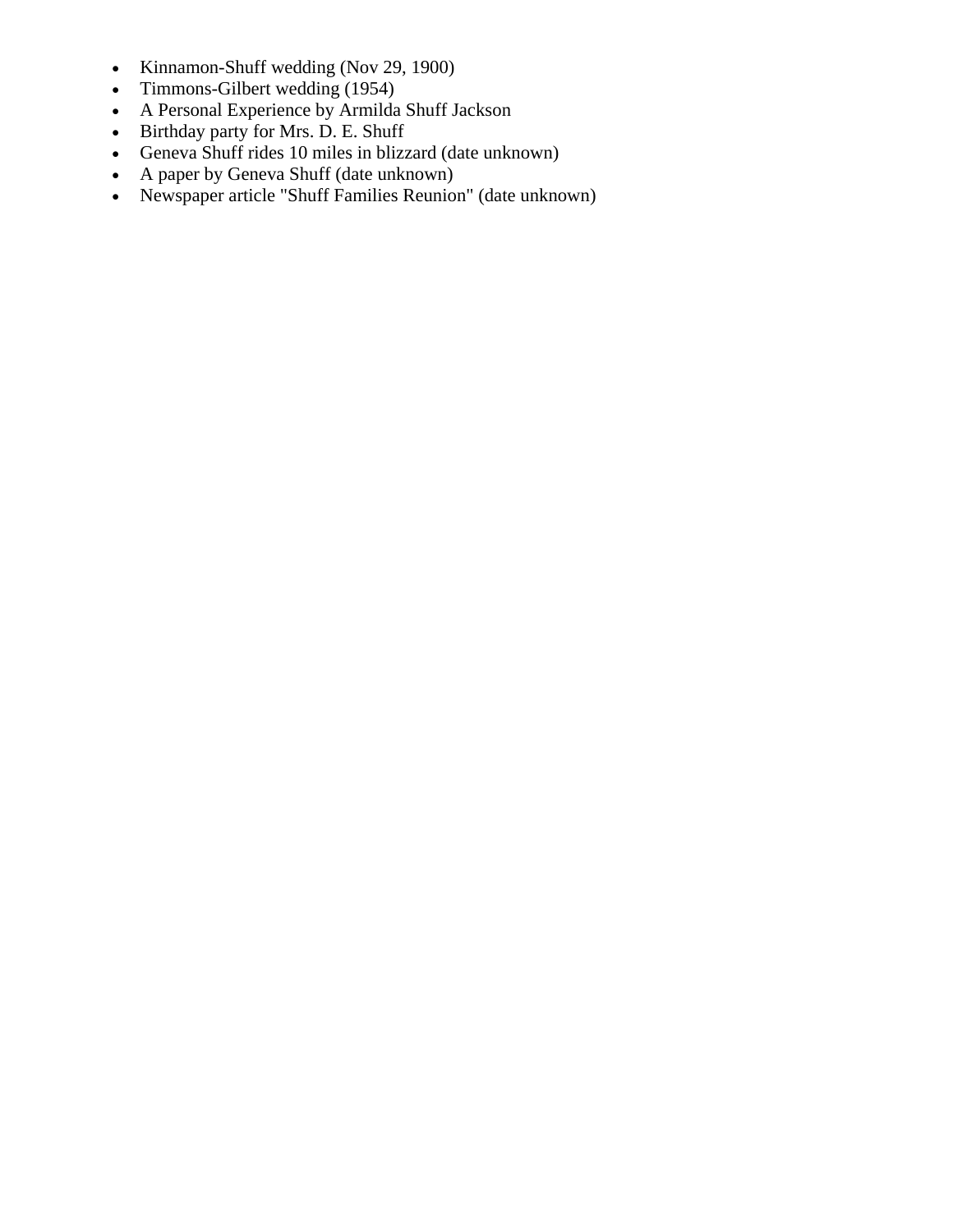#### **MY TWENTIETH BIRTHDAY**

Twenty years have passed and gone. Twenty years have passed away. Twenty more may never come Or e'en the twenty-first birthday.

Twenty years with all their train Of joys and cares and fears. Have now gone by with all their stain To mingle with long, long, gone years.

Twenty years have glided by With all their varied scenes. Soon I'll leave this world and fly To see what, another, means.

Twenty years oh fearful sound IF spent in vain, or unimproved. Twenty years O! joyful sound If given to Christ, and well approved.

At Twenty years we stand and see Wherein we've missed the mark, And all agree 'twere well to flee Sin and Satan in the Ark.

Oh that half these Twenty years Had been devoted to the Lord And Oh that 'till my Lord appears I may obey and proclaim his word.

#### **MY TWENTY-FIRST BIRTHDAY - Sept. 17, 1858**

Tomorrow, tomorrow, oh wonderful day And can it be so - that I now am me. For know you indeed tomorrow they say I'm twenty-one years and therefore am free.

Freedom - dear freedom, hail blessed thought. But what is the freedom hereby obtained? Am I thus freed from Sin? this my good lot? Or what was the bondage which over me reigned?

Was it the hard yoke of Egypt weighing me down? Then hasten thou morrow and let me be free Or was I reaping but the lash and the frown Yet loud would I cry - Freedom for me.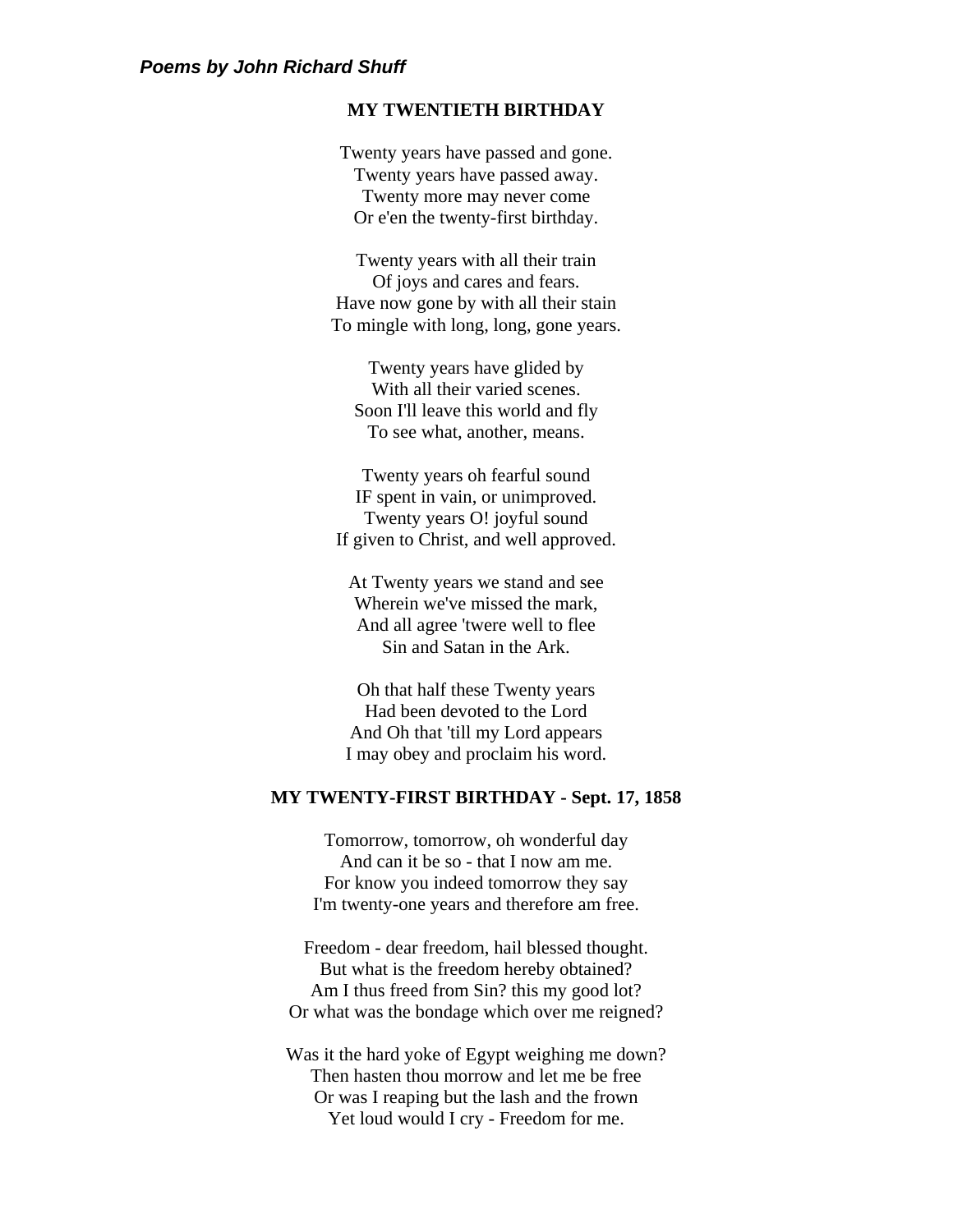But perhaps it was better than either of these (Thnks to the Lord for from worse I'm preserved) In short: I've had plenty of milk, bread and cheese And of everything else, far more than deserved.

And how much better could I have my estate? My bondage has been very pleasant indeed Since this was my bondage, my Freedom relate? What is my fate? How is it decreed?

But of this shall doubtless know more by & by When, perchance, as tomorrow's successors roll on I too shall live my Freedom to try In my appointed portion above twenty-one.

#### **MY TWENTY-SECOND BIRTHDAY - Sept. 18th 1859**

Today blessed Jesus our Savior arose Overcoming for man his sirest foes Today we assembled to worship His name Today His Gospel, sinners o'ercame.

But this is not all that I have to say In reference to this evermemorable day No indeed! for today twenty-two years ago I entered this world of sorrow and woe.

Yes twenty-two years of Infinite weight Have rolled them by at a wonderful rate And during this time oh what have I done-Toward blessing the race - under the sun?

Ah surely I have much time to redeem And perhaps not as much left now as would seem. Then may God grant me of His ever rich grace A strong inner man, to run in this race.

So that whether my days be many or few When called I may gladly bid them adieu And through the dark valley lean on His staff, And at last enter Heaven where mourners may laugh.

#### **Thanksgiving Poem - Nov. 24th 1859**

Here we set like lonely ones Far, far away From our friends THOSE LOVELY ONES Bright, bright as day.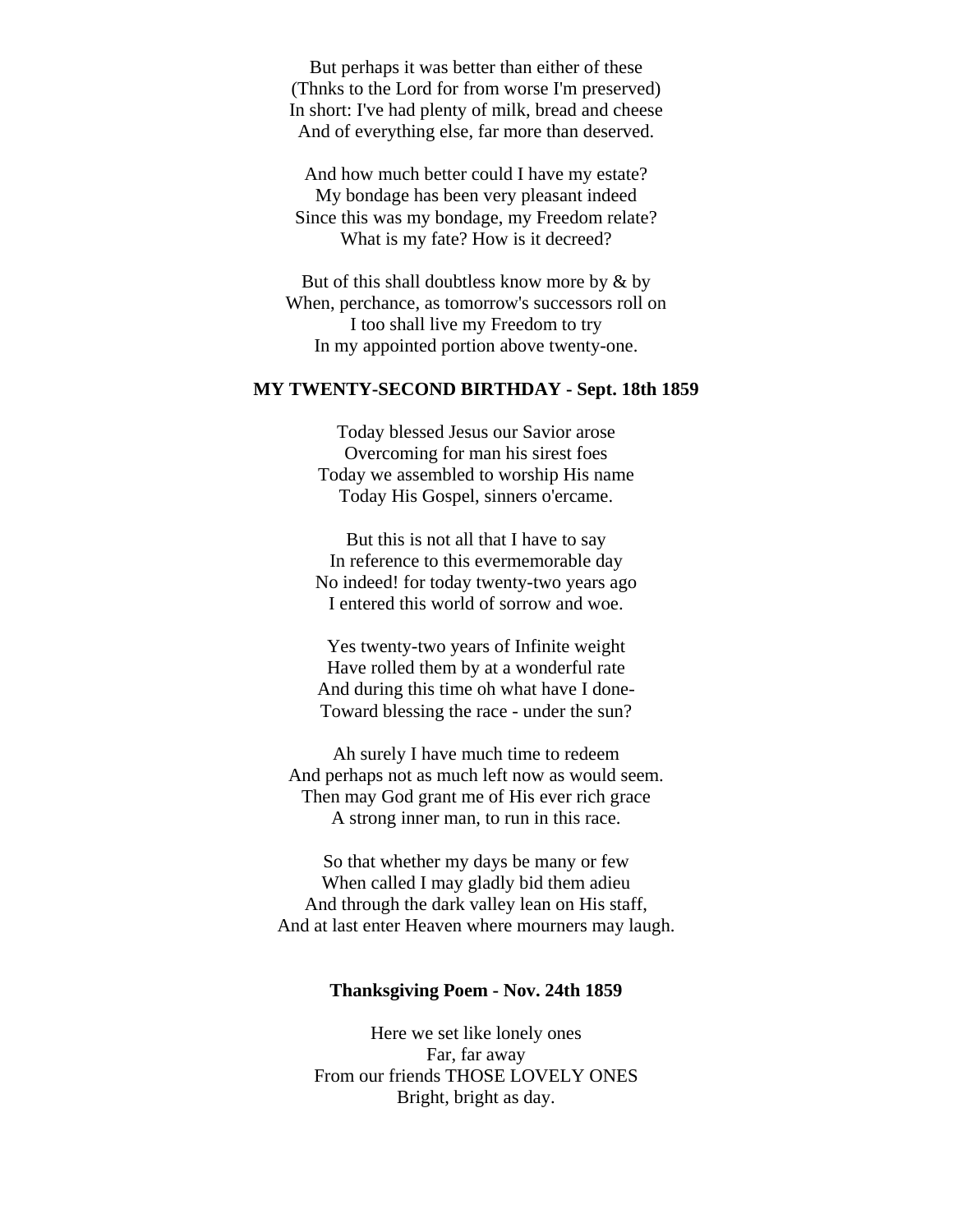Oh how we long to see Those dear ones so far away With whom 'tis bliss to be Bliss, bliss for aye.

Come on you happy day Most swiftly move When we shall - far away Meet those we love.

Oh we shall happy be When from books and college free Love we shall live with thee Blest, blest for aye.

> Bright in that happy hour Will beam our eye-Reserved by Venus' power Love cannot die

Oh then to glory run Be a lovely woman won Then, then shall two, be one, Be ONE, for aye.

#### **MY TWENTY-THIRD BIRTHDAY - Sept. 18, 1860**

And still my little bark is going Sailing on upon life's main Still my tide of time is flowing Flowing rough and smooth again

When first was launched my tiny bark How little knew I then of life The future all unknown and dark Unknown its joys, unknown its strife

But now far out my bark has come E'en twenty-three times round the sun For this bright day makes this the sum Of all the days that I have seen

Whether now for better or for worse Much I've learned of real life But the day I was born I will not curse Nor for its joys, nor for its strife

Neither know I now nor can I say What the future still is worth Na more I know now what a day A single day may yet bring forth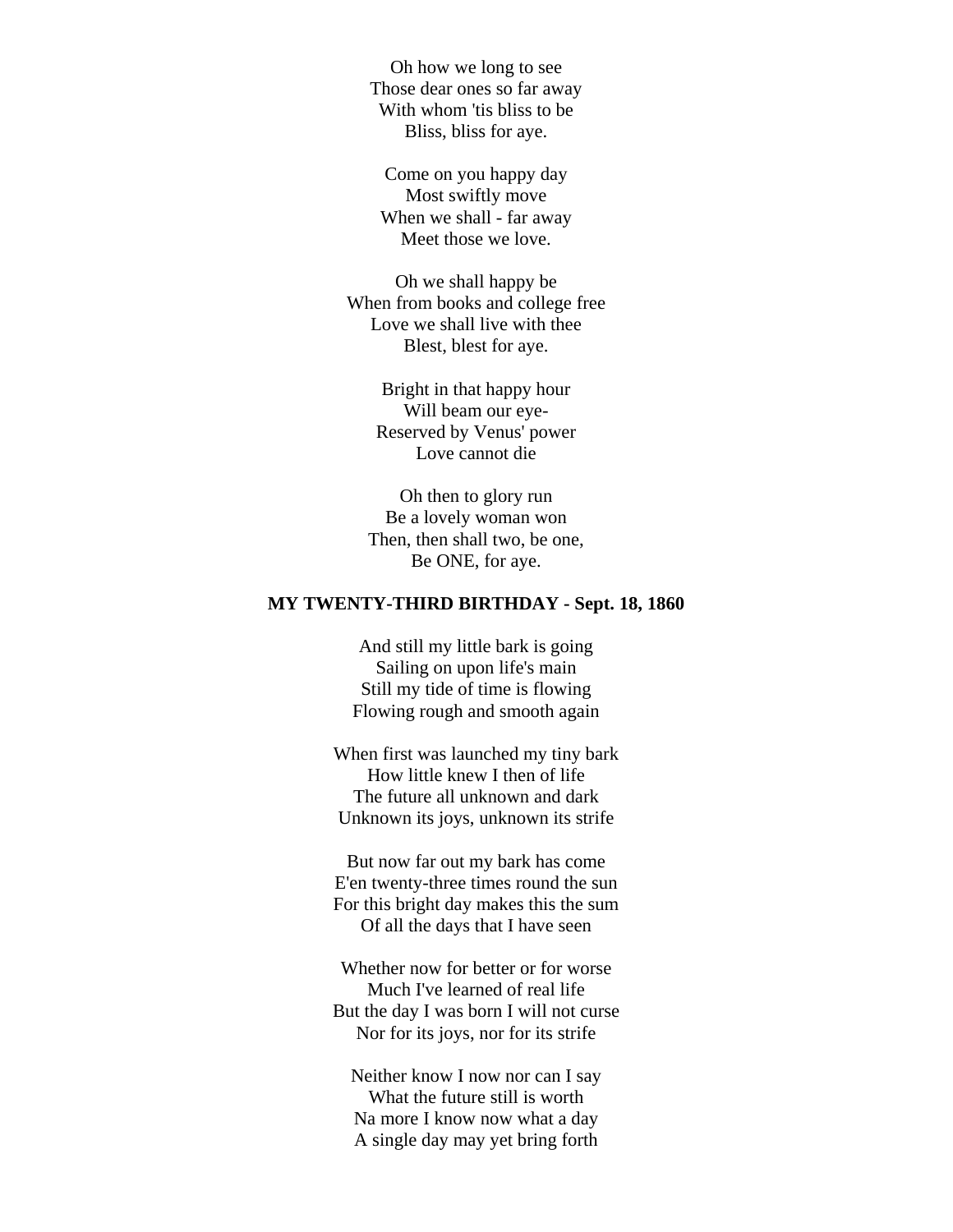But may I watch my Polar Star And trust me to the light He's given Until I sail from earth afar And glide into the port of Heaven!

#### **FATHER**

My Father was one 'mong the noble of earth, Was highly esteemed for his true moral worth; He planned and he toiled To provide for his loved ones, and be out of debt; 'Twas on this that his mind was princip'ly set. His efforts were foiled.

His plans, they were good; the bargains were made; But the sum that was promised, alas, was not paid Before his last breath. Had they dealt in good faith, as he on his part Then his own had not been so broken of heart Midst the shadows of death.

Retribution must come, far spent is the night; Things hidden in darkness will be brought to the light; May the Lord speed the day. Many last shall be first; many first shall be last: The harvest shall be as the sowing that's past. Be with us we pray.

#### **FAITHFUL FATHER**

My Father was one 'mong the noble of earth, Was highly esteemed for his true moral worth; Had many a friend. As a Father, was of an affectionate mind. As a Husband, he was most loving and kind. Was true to the end.

Was strict in deportment, being ever on guard; In health never idle; he always worked hard To meet his demands Yet, like many more, he at last fell behind While the times were so hard and his health so declined, Defeated his plans.

He could not give up, but continued to strive To overcome Debt; but Disease seemed to drive Along the old track. And growing still worse, believing it best, He went far away; you've heard of the rest - He never got back.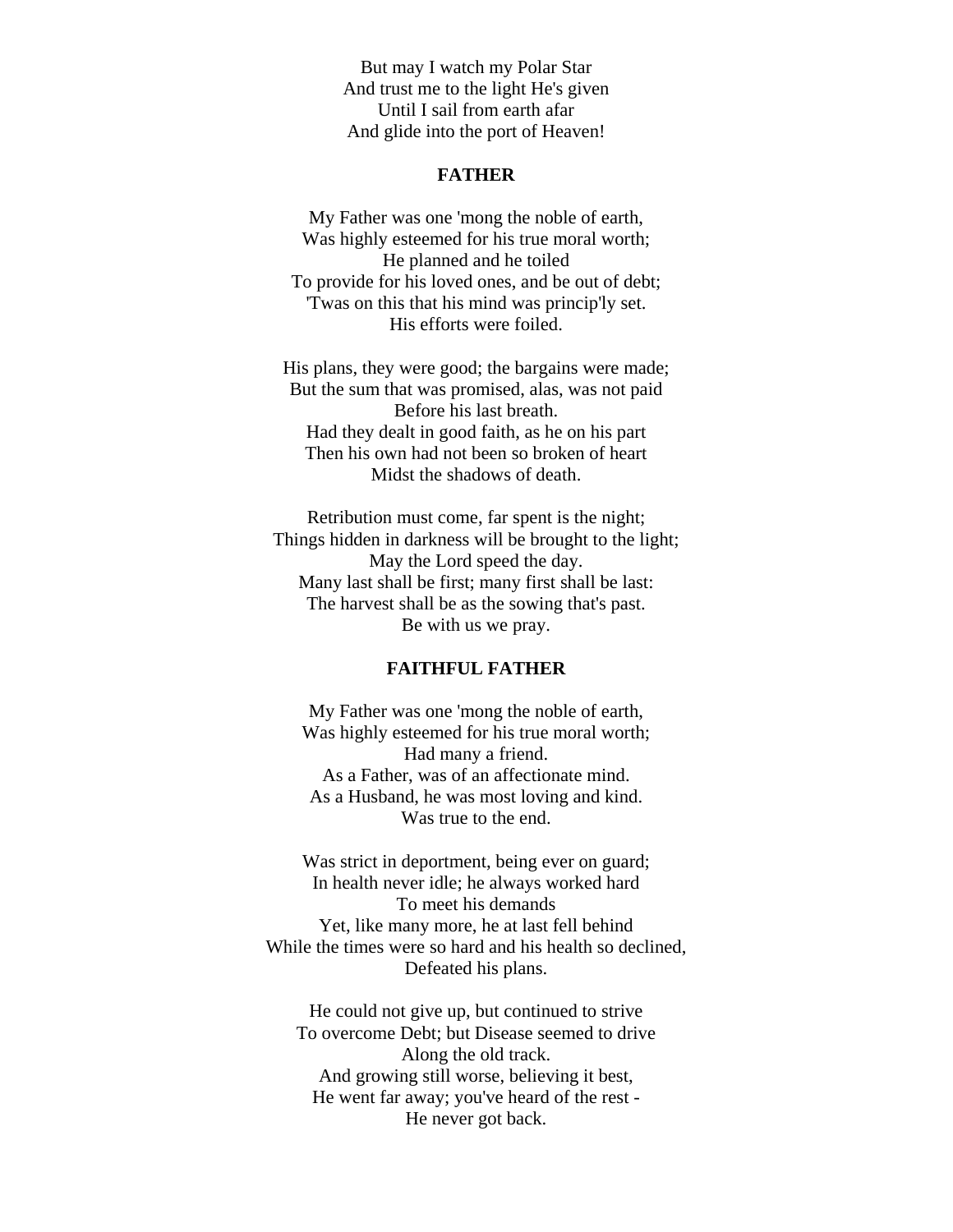#### **MOTHER**

How distinctly I remember When I was a little boy; Curly hair and face so gleeful, Playing oft with ball and toy.

Now I hear me teasing Mother For a piece of pie or cake. "Make a custard. Bake a pudding, Else an apple-dumpling make."

Ah! that Mother! loving Mother. How unending was the call! Made upon her time and patience By the children large and small!

Ah! the ceaseless round of duties, Whether sick or whether well! Who her labors - sorrows - trials Can the story half way tell?

And how oft, instead of comfort, Mother's heart was deeply grieved. Alas! alas! she weeps all lonely, At treatment, heartless she received.

Lord, remember that dear Mother, Who did so much, who suffered more. May the deeds thus sown in sorrow Bring joyous sheaves on Canaan's shore.

#### **"My Mother" by J.R. Shuff**

(Line written February 11, 1890, upon reception of a photograph of my mother)

That picture! that picture! that picture of ma! It stirs me, it thrills me, it fills me with awe; Many days have gone by, yea, many a year, Since last I beheld those features so dear.

On this picture I look and clearly behold The solemn, sad fact that mother is old, Tho' for one of her age she still is quite strong, But we know that her stay upon earth is not long.

In sorrow and sadness I often had thought The race woudl be ended, the battle be fought, Ere again I should grasp that warm, loving hand, Or ever again in her dear presence stand.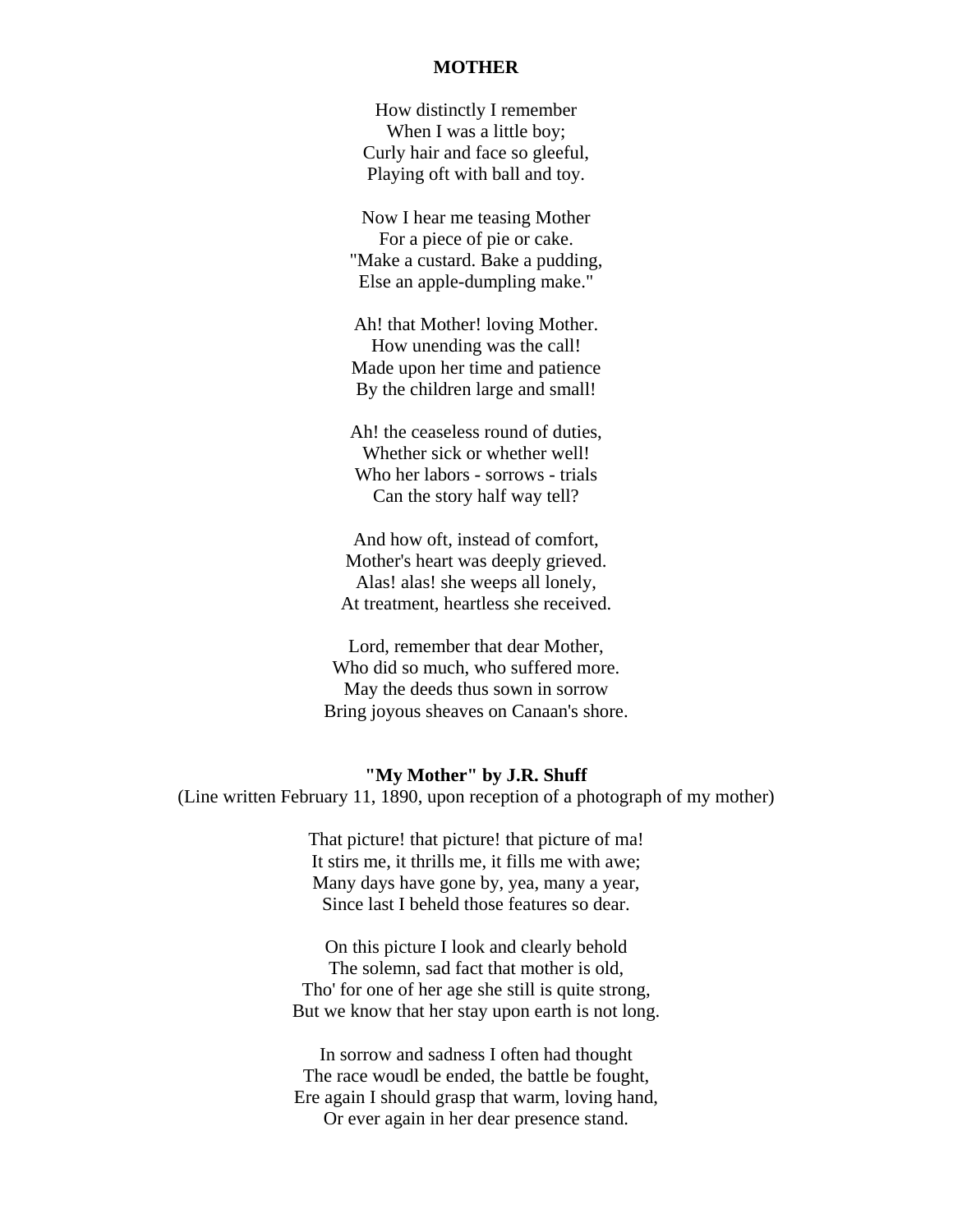But thanks to the power of scienve and art Her presence appearance comes home to my heart. No longer that hair is sparinkle with gray, But is white as the snows of a cold wintry day.

Her cheeks they are furrowed by the plowshare of time, But still it is mother, tho' not in her prime; As she was in the days of my childhood and youth, Even now I can see her in fancy forsooth,

I remember distinctly her labors of love, Unremitting her toils she quickly did move; In kitchen or laundry, with needle or broom, At the wheel did she labor and also the loom.

She made and she mended by day and by night, In sickness and health she wrought with her might; In addition to all, her family was large-Seven boys and four girls was no common charge.

That will power and energy still, as of old, In full relief stands out clearly and bold; Her form still erect, her gait I suppose Somewhat less elastic as older she grows.

Thanks to thee, ma, for the picture which brings So plainly to view, from off of time's wings, Thy form and thy features as now they appear When to threescore and ten we must add the sixth year.

By reason of strength and the mercy of God Thy life is still lengthened, thy journey untrod. May his blessings still follow thee e'n to the tomb, And raise thee to live in immortal bloom.

And if, dearest mother, we never shall meet In this sinful world each other to greet, May we meet over there on the evergreen shore, Where parting and death shall come never more.

#### **"In Memoriam (An Acrostic)"**

**A**fter labor and sorrow by reason of strength, **N**ow like corn in the shock in full age at the length, **G**one from the scenes of the earth life at last, **E**nded thy sufferings, thy sorrows are past. Let the blessedness now of the dead in the Lord **I**n shades be thine, as he saith in his Word. **N**ow sweet be thy rest till the trumpet shall sound **A**nd this mortal body immortal be found.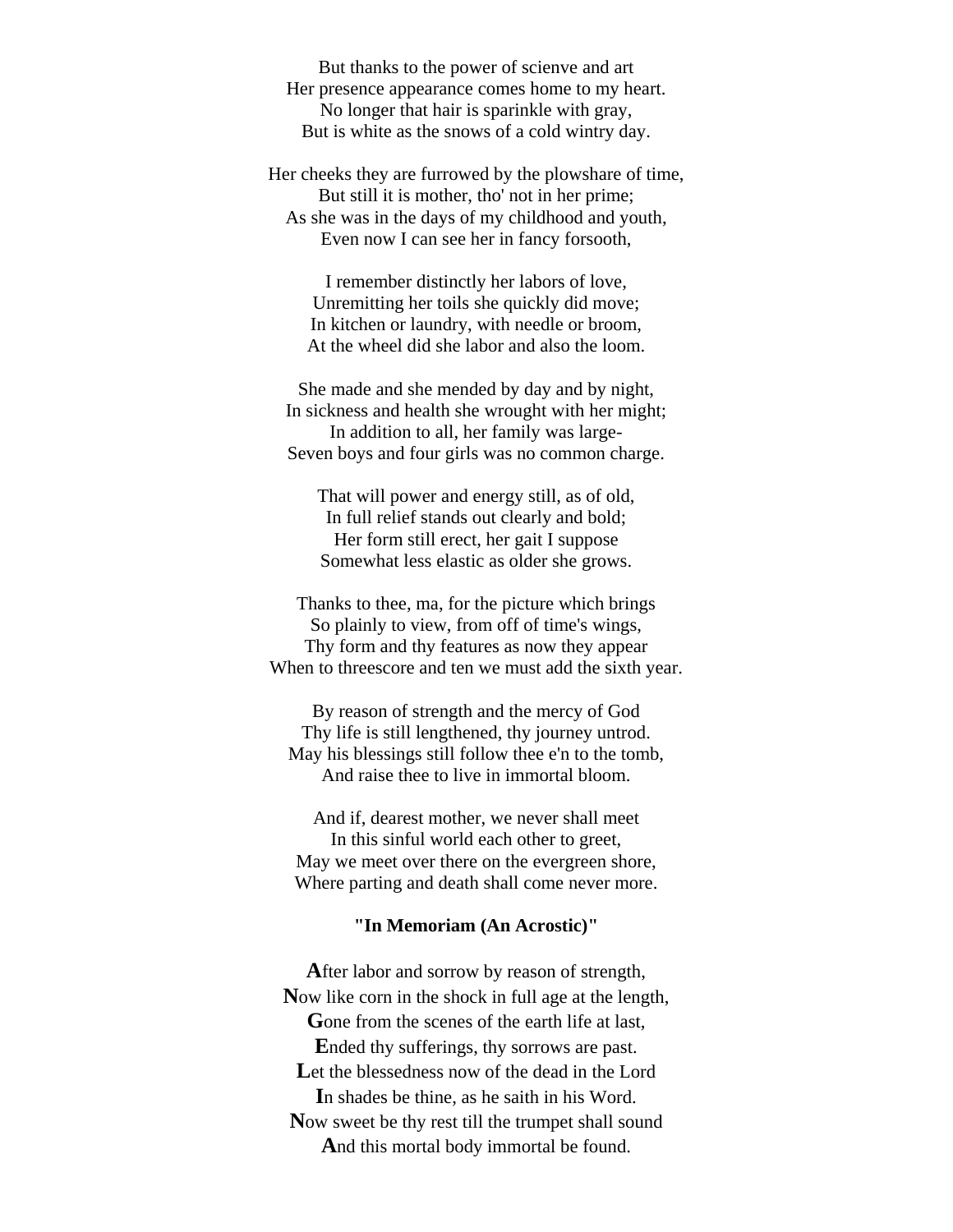**S**ad though our hearts gathered here at thy grave, **H**ope still points to Him who has all power to save; **U**p there may we meet on the evergreen shore, Forever to praise Him and part never more. **F**arewell, dearest mother, till then, fare thee well.

#### **CHILDHOOD**

How distinctly I remember when I was a little boy; Curly hair and face so gleeful; playing oft with ball and toy. Romping now upon the meadow; running up and down the hill; Climbing trees and walking fences; gay and happy - seldom still.

How oft I ran for "hen a cacklin'"; watched the roosters when they crew. From every nest the eggs were gathered: chased and caught the chickens, too. By name each chanticleer was known, sir; in them all took great delight! Watched them perching on the branches; most assur'dly watched them fight

The pigs, the calves, the pups, the kittens; each in turn engaged much thought. Whilst horses, plows, harness, saddles, all with interest great were fraught. But now of school day scenes so varied, how they rush upon my view! From "A, B, C's" to class of grammar, ah! How slowly I passed through!

The games of base and ball and marble were much enjoyed at hours of play. With half the zest had books been studied, I'd surely known much more today. Many scenes of childish folly I remember - e'en today. At home, abroad, or on the roadside, daily work as well as play.

But ah! alas! those days are ended; yes, those hours have sped away. Those moments filled with privilege, alas, they could not always stay. Farewell once more my fellow students; fare ye well ye teachers, all; I ne'er expect again to meet you, here upon this earthly ball. Jan. 6 - 1901

## **MY DOVE - MY FIANCÉE**

I love the little linnet, canaries, too I love, I'm very fond of thrushes, but especially the Dove; I'd hang the little songsters, in a swinging cage above To sing for me and chatter, with the cooing of my Dove.

Would like to have a red-bird, from songsters of the grove, Would also like a blue-bird, but much prefer a Dove; If I were asked to choose one, the one I most do love, A quick response I'd give sir, I'd surely choose the Dove.

He is not very tall sir, nor is he very fair, His eyes are brown, or hazel, and curly is his hair; His name I will not tell you, the name of him I love Is not five years my senior-he calls me his sweet jay-bird.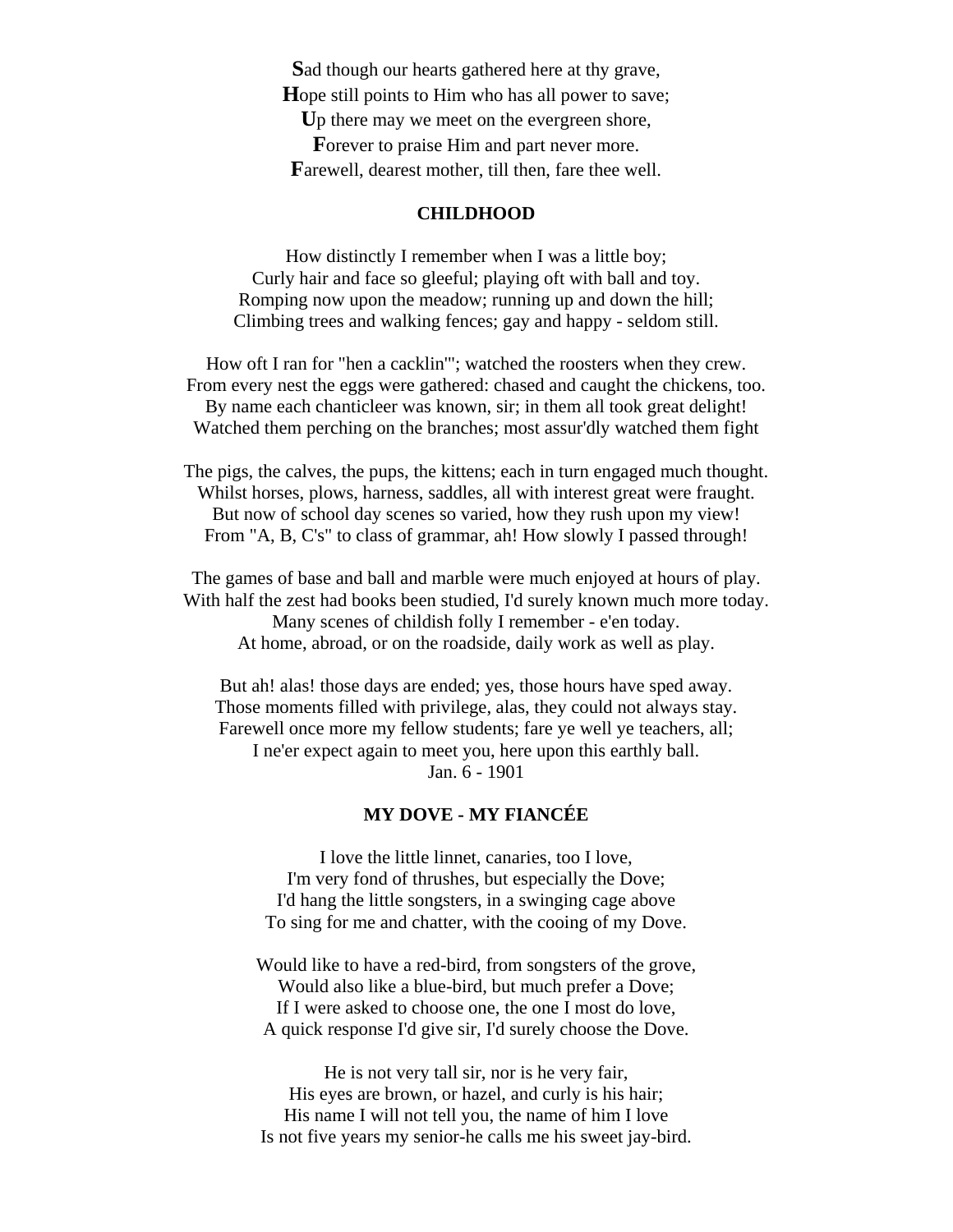He is the man for me sir, he is my darling Dove, I must not tell the name tho-of him I dearly love; He comes to see me ofter, our hearts together wove, How joyfully I meet him! So proud of him I love.

#### **PEWEE**

There is a little "Pewee", he is a saucy bird; He lives upon the Pawnee, perhaps of him you've heard. He hears it all you see-ee, hence gathers old and new, So just inquire of "Pewee", he'll tell you how they do. He knows more than Aunt Phebe, or even Solomon; A wondrous bird the "Pewee", no other like this one.

#### **THE LITTLE DOG**

I do not like to see a dog, nor pat one on the head; Tho wag he may his dogged tail, whenever he is fed. Some dogs are very man; nor are they worth a red; For don't you know that they won't mind a single thing that's said? Some dogs, also run from home, and kill the neighbors sheep; While others bark and growl and fight! Ah! who a dog would keep? Then I will ever beat my dog! I'll ever give him pain! The scamp! I'll give to him no food; and he will leave me then.

#### **ICE CREAM**

Ah! here is surely something good, made of cream and froze with ice, Trimmed with sugar, lemon, egg, with berries, too, ah! how nice! Bring your dishes, fill them well, let them be good large ones, too, For being bashful we would fain make the fewer of them do. Come now, my darling, come along, let's have our fill of ice-cold cream; We'll thus enjoy a mutual treat and strengthen joys of which we dream.

#### **BUTTERMILK**

Ah my soul, when hot the day, from the dusty road I turn, How fondly then I seek the spring, more fondly still the churn. Or forth, perchance, from field or plow to 'scape the rays that burn, How gladly then I seek the shade, more gladly still the churn.

Or yet, forsooth, 'tis harvest time; the wages hard to earn; How soothing then the cooling draught when fresh drawn from the churn. "Tis good to take at ten A. M., at dinner, and at three; Indeed, whenever one is dry; between meals and at Tea.

Some do boast of "good old rye"; and some of Lager Beer: But give to me that better drink; it stands without a peer. I'll take it fresh, or take it stale, according as I feel; At times almost so very sour 'twould make the piggie squeal.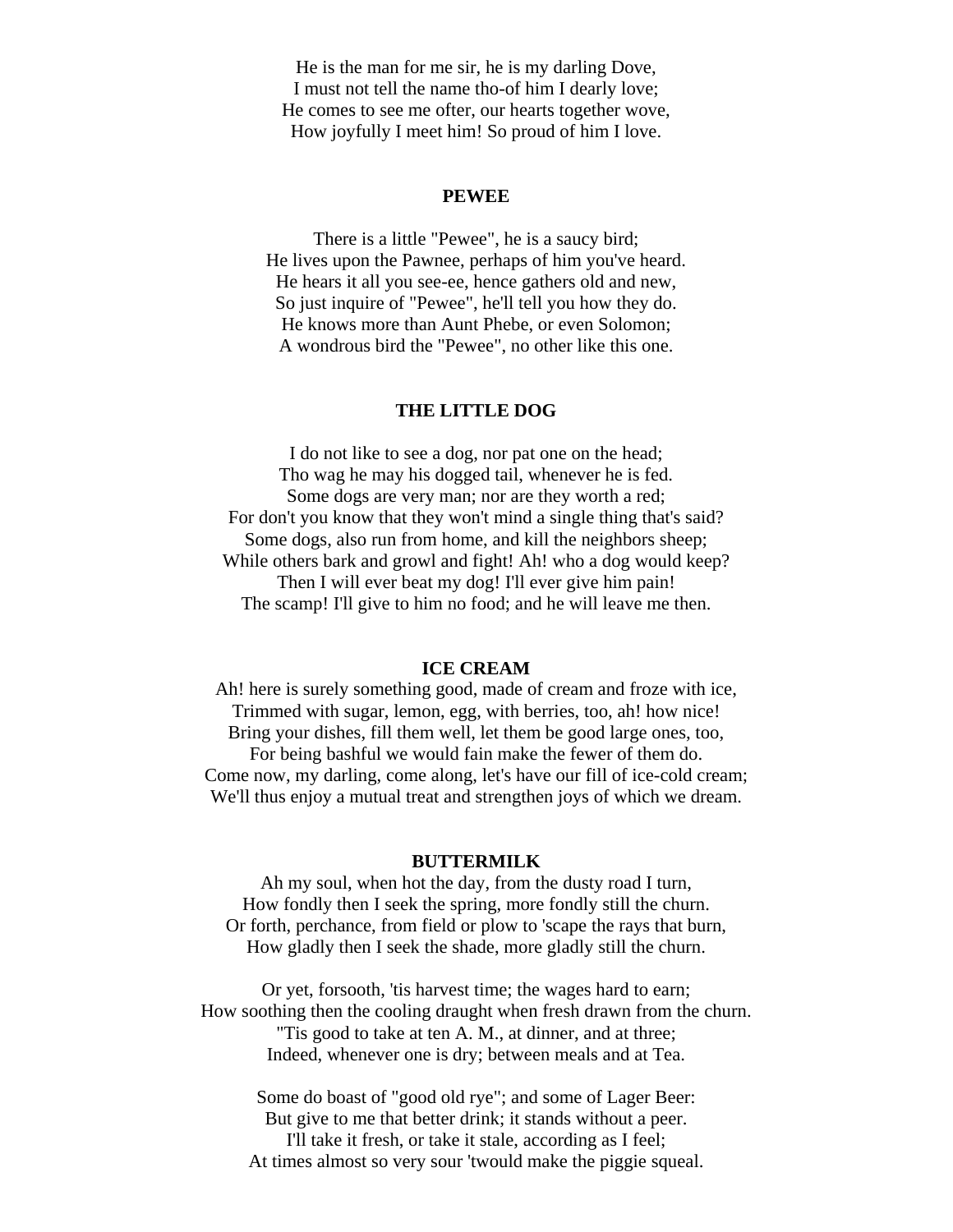But never let it clabbered be, nor mingled with the whey; Just keep it in some cooling place, through all the torrid day; Away with all intoxicants of every name and ilk, And give the world that best of drinks - good, rich, cool buttermilk.

#### **A PARODY - THE PSALM OF LIFE**

Tell us not in idle jingle, marriage is an empty dream! For the girl is dead that's single, and things are not what they seem. Life is real! Life is earnest! single blessedness a fib; Man thou art, to man returnest, has been spoken of the rib. Not enjoyment, and not sorrow, is our destined end or way, But to act, that each tomorrow finds us nearer marriage day. Life is long, and youth is fleeting, and our hearts, though light and gay, Still, like pleasant drums, are beating wedding marches all the day. In the world's broad fields of battle - in the bivouac of Life - Be not like dumb, driven cattle - be a heroine - a wife! Trust no future, howe'er pleasant! let the dead past bury it's dead! Act - act in the living present, hoping for a spouse ahead. Lives of married folks remind us, we can live our lives as well, And, departing, leave behind us such examples as will "tell". Such examples, that another, wasting time in idle sport, A forlorn, unmarried brother, seeing, may take heart and court. Let us then be up and doing, with a heart on triumph set; Still contriving, still pursuing, and each one a husband get.

#### **Lines to D.E. and F.E.(?) Shuff upon the reception of their wedding photos**

1. Joy be with you dear Son David E May you be just as happy as happy can be. To tell you to love her 'twere idle enough For is she not now Mrs. David E. Shuff?

2. No other relation more endearing than this. Your cup must be full of Hymeneal bliss. She's a pink of perfection, we verily think. At her heart, as a fountain of love you may drink.

3. You'll endeavor as much as you ever can learn, To replenish that fount, by loving in turn. Being tender and kind and thoughtful as well, How happy you'll be no mortal can tell.

4. From her picture we judge she is surely all right, Quite as pure, we would think, as an angel of light! Then we trust you will prize her 'bove the diamonds of earth While striving in vain to know her full worth.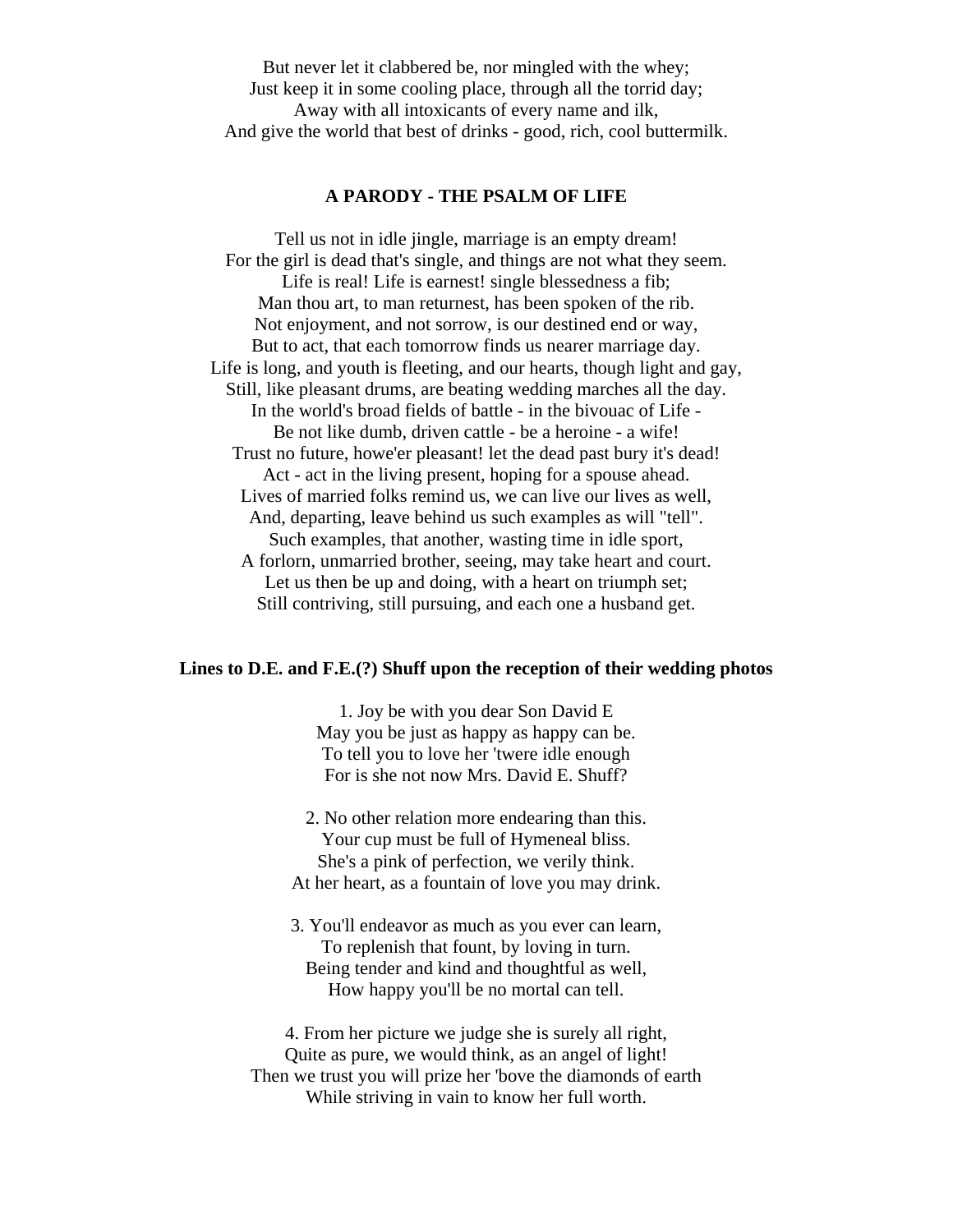5. She is also as true as needle to pole. Then cherish her as of one mind and one soul. Growing continuously more and more dear As long as you live on this mundane sphere.

6. And when you shall pass to the evergreen shore, You will never be parted, ah! no, nevermore! We rejoice with you now, o'er the prize you have won God bless you forever, dear daughter and son.

7. We were sorry indeed, we were not with you, Ed, On the nuptial occasion, the time you were wed. But we're hoping to see you some of these days, And see for ourselves, how domestic your ways.

8. But should we delay, we hope you will come, And visit us here, in the lovely old home. Now don't when you come, Ed, let it slip from your mind To bring Frances with you? Don't leave her behind!

9. Ah! we know you'll be sure to bring her along, And join with us all in a Thanksgiving song. That whereas you were twain, you now are but one. One heart and one soul, till the race shall be run.

10. But should we never meet in the on coming years, 'Twere a common event, in this sad vale of tears. Then we shall hope to meet over there Where parting n'er comes, and crowns we shall wear.

11. So now, our dear children, we bid you farewell. May the blessings of God, fore'er with you dwell. May he temper the winds and the storms evermore, And bring us all safe to the Evergreen shore?

## *Poems by other family members*

#### **"My Sister Angie" by David Edwin Shuff**

Oh, Death! Alas, how sad to tell, Has taken one whom I did love. But still, I do remember well, Thos songs we sang to God above.

And I shall cherish evermore, My darling sister, Angie's love. On her fond words ne'er cease to pore, Although her spirit's gone before.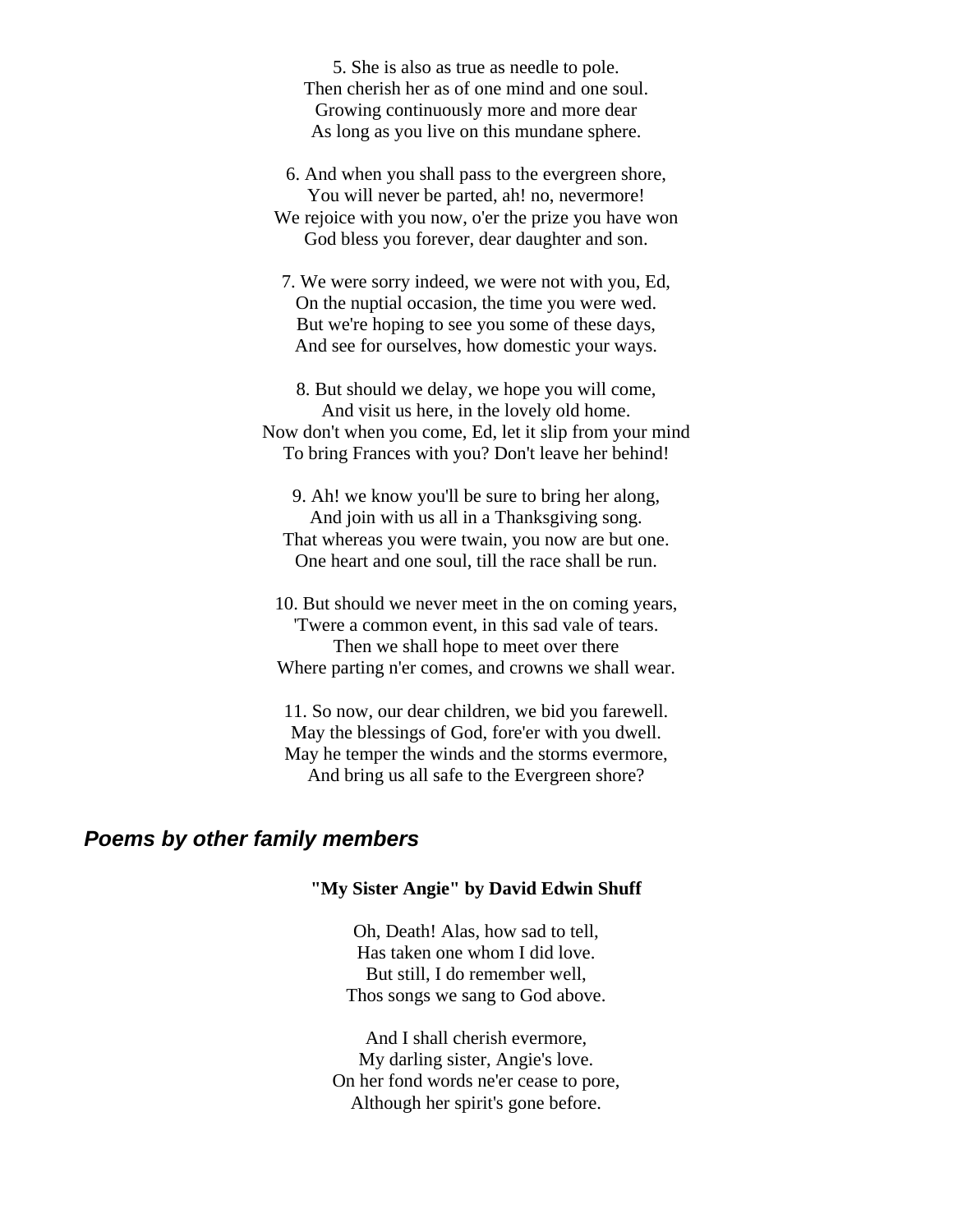Yes, thy smile and voice so sweet, Still linger with me as of yore. When done this life we hope to meet , Yes, meet again, to part no more.

Thy heart so pure, thy life so true, Thy foot-steps, thou didst guide with care. Thy face so full of Heaven's bright hue; Thy voice as soft as breath of prayer.

When thy dear resting place I near, Where sleeps thy body 'neath the sid, Tis here I pause to drop a tear; O'er angel sisters gone to God.

For thou wast placed by Zetta's side, Who but lately went before. Oh, may we all meet o'er the tide, Where tears and death will be no more. des

**"Reveries" by Armilda Shuff** Mathewson, Okla. Oct. 15th: -1898

Sitting by my quiet window On a pleasant autumn day, I am thinking, brooding, dreaming; And my thoughts are far away.

I, methinks, am once more strolling 'Long the skirted woods of pine, Near to where the landscape, rolling, Joins the restless river Rhine.

In the east the sun is shining, And I wander slowly on, Flowers and fresh air here combining Make my walk a pleasant one.

Soon I reach the rolling river; Then I seat me with my lyre, Underneath the leaves that quiver, Nature's beauties to admire.

As I sit in quiet listening To the strain of Nature's song, And behold the water glistening As it gently glides along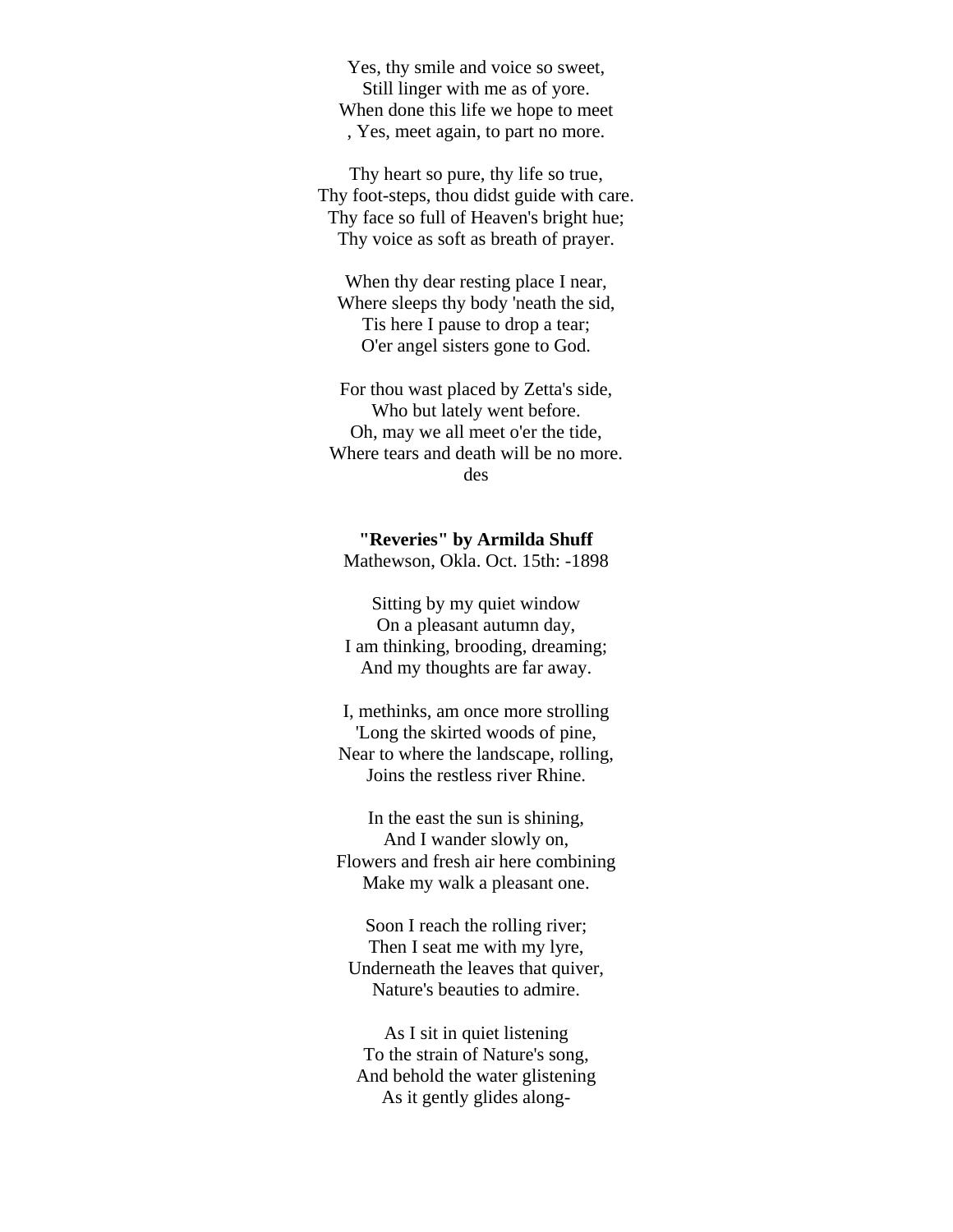Comes a sound of youthful gladness, Borne upon the morning breeze; From a heart that knows no sadness, Echoed by the vernal trees.

Look up the narrowing river Whence I heard the joyful song-I behold bright oars aquiver As a small boat drifts along.

In it is a lovely maiden Floating gently down the stream. See! her face with rapture laden And her eyes with pleasure beam.

In her hand she holds a neckless Made of precious, priceless pearls; Gems so pure, so clear, and spotless Might adorn proud Dukes and Earls.

But those sparkling little jewels, All unheeded, one by one Drop beneath the dark waves cruel, Till she from my sight has gone.

Left once more alone with Nature, I'm absorbed in reverie; Thinking of this fair young creature, When this lesson comes to me:

As I journey down Life's river, From the morn till close of day, Opportunities are ever Slipping, unimproved, away.

And the talents God hath given Are not lent to usury. When the King returns from Heaven Will he say, approvingly-

"Thou has been a faithful servant", If this blessing I would gain, Let me with a soul more fervent, Strive my jewels to retain. Milda Shuff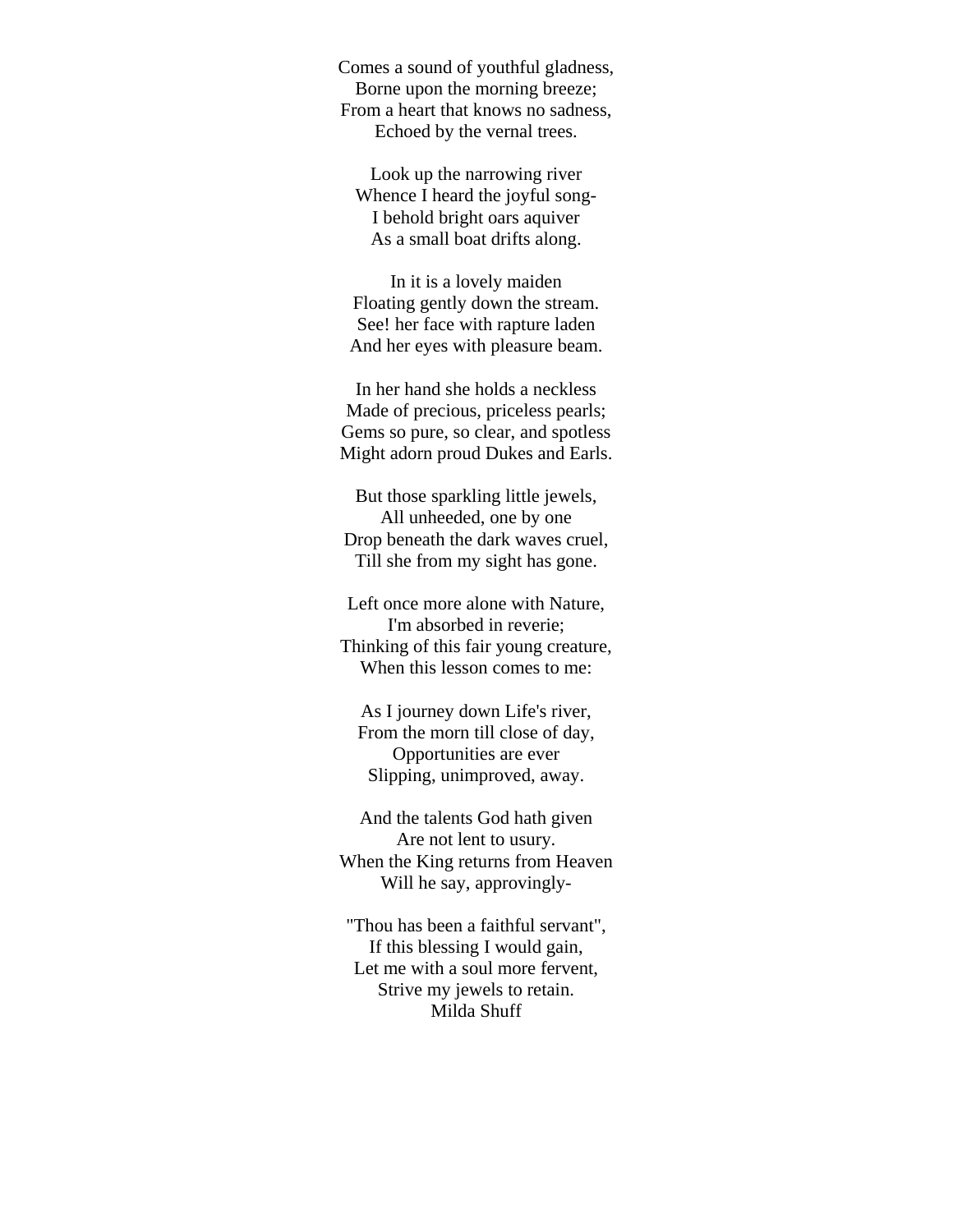#### **Poem by Armilda A. Shuff**

There's an incident related (Where and when it is not stated) Of a little lovers quarrel held one day. They had been to hear a lecture, And he gave to her a picture: 'Twas a view of the White City on the bay.

The lecture being over, This young lady and her lover, At her home, were talking friendly matters o'er, When he, with good intention, Did kindly to her mention That, while there, her chewing gum did vex him sore.

Then she flew into a passion; With her tongue gave him a lashin'. And he asked her if she meant all she had said. And she answered him by saying: "See that you'r no longer staying." And she dealt him quite a blow across the head.

Oh! it made her very haughty When he called her tamper naughty! And she said: "I want to see you never more!" Then she took the little picture Which he gave her at the lacture, And she dashed it all to pieces on the floor.

Then he turned away and left her; And she never saw him after; For to distant lands his footsteps he did wend. But she told me with a whimper, The day she lost her temper She also lost a very faithful friend.

Do you catch the moral, reader? If you'd be a social leader You must keep your maddened temper close at home. If you don't 'twill not go single But the friends with whom you mingle With more congenial company will roam. Armilda Shuff Sept 7th, 1899

## **A MOTHER'S LAMENT BY ARMILDA SHUFF JACKSON**

A sorrow sits beside us And mingles with pain every joy, Since the Death Angel entered our circle And bore off our beautiful boy.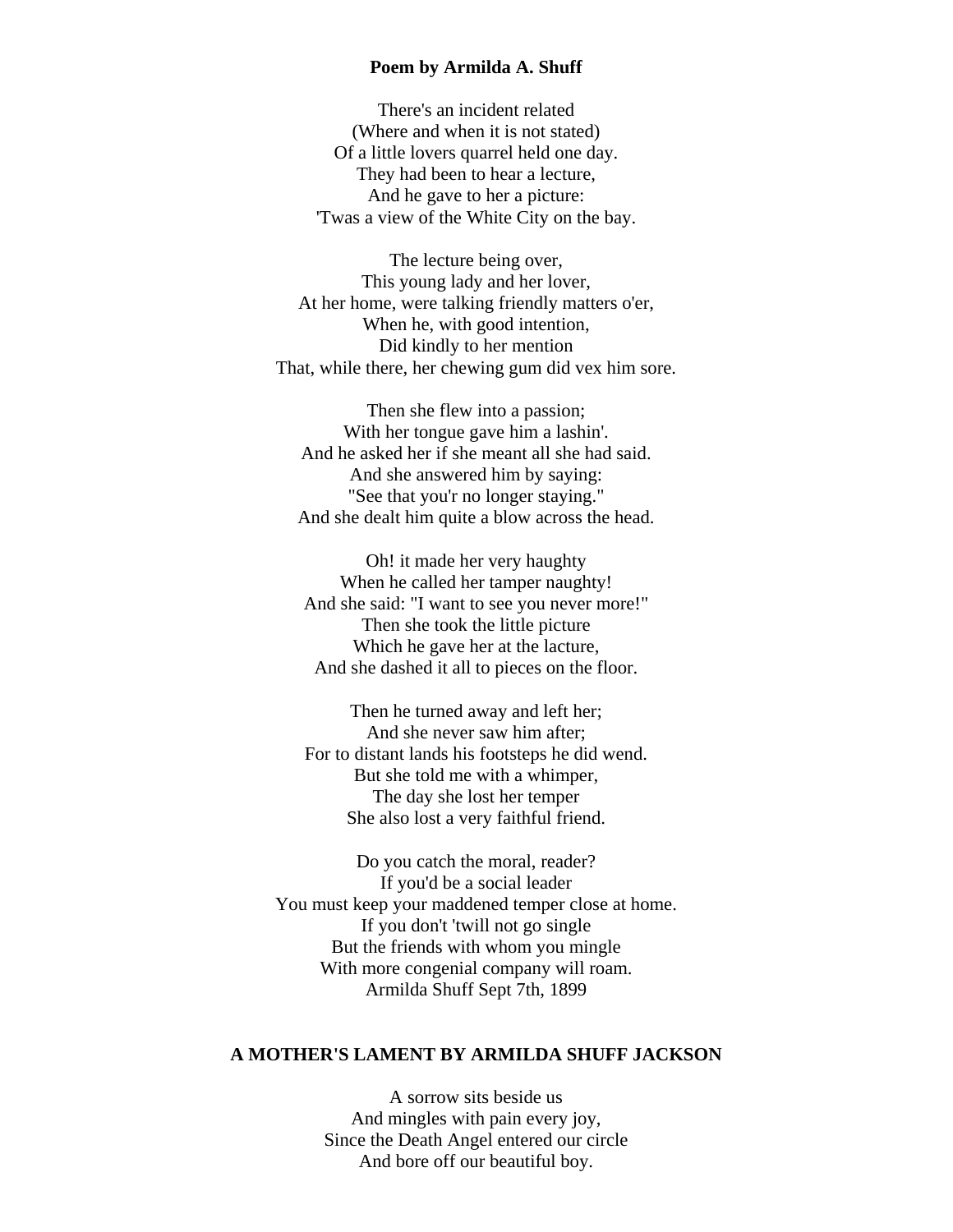Today I have folded his garments And tenderly laid them aside; He will need them no more for he's wearing The robes that the Angels provide.

His little high-chair now stands empty-As empty our home as his chair-For the cold earth now covers his body, And his spirit is safe in God's care.

Oh! they covered his casket with roses, The fairest and sweetest that be, But the bud that Death plucked from our garden Was fairer than all these to me.

Perhaps in the dim, distant future, When faith shall be turned into sight; When we find our lost darling in Heaven, Wearing robes of immaculate white,

We shall know that the gracious All-Father In mercy hath called him away; And hath turned all our sorrow to gladness That shall last through an eternal day.

Then strengthen our faith, O our Father, Give us power to say "Thy will be done." And in the day that Thou gatherest thy jewels Give us back, then, our beautiful son.

#### **"Pioneer Days" by David Edwin Shuff (Pub. Jan 28, 1937)**

We came to Kansas long ago; And how we stayed we hardly know. But since we'd come we meant to stay Because we had no other way.

We settled down and made our vows We'd stay at home and milk our cows. Tho crops were poor we made some hay And bye and bye our hens did lay.

On Monday morn we'd early start With oxen team or two-wheel cart To get supplies to last one week, When cream and eggs again we'd seek.

No bonus checks were coming then, We counted on our speckled hen. We gathered chips out on the plain, To keep us warm in snow or rain.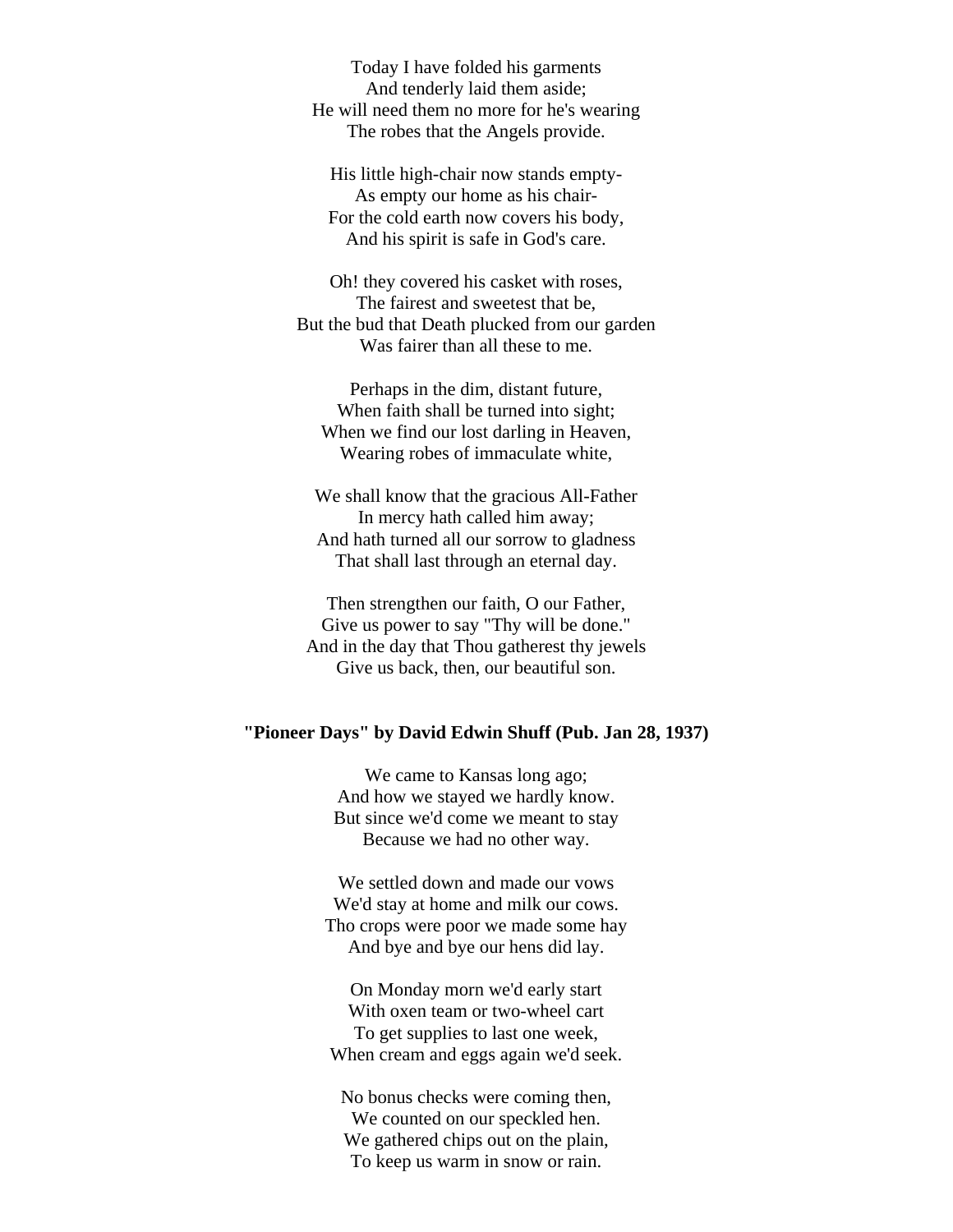But take it from this singing bard, We were happy then, tho times were hard. Besides all this we always knew That pluck and grit would see us thru.

Our sweethearts then were just as fair As any now you might compare. Her sod house then she kept so neat Was made to you, a grand retreat.

But bye and bye as time rolled on When on our sight it soon did dawn, As clouds o'er head poured out the rain We could raise a world of golden grain.

So we trade ox team and span of mules For tractor, plow and power tools, And do the harvest all so soon, That used to take us all thru June.

We tear our soddy down with lean-to shed, And build a mansion there instead; We don't ride afar to make things known, But stay at home and telephone.

With Ford sedan or limousine We view the country side in green; We don't forget the old times tho As onward thru this life we go.

Men are only boys grown tall; Hearts don't change much after all. Remember this my dear young lads, You'll soon be old just like your dads. (My parents moved from southern Iowa to Hodgeman County, Kansas, in April, 1885 when I was just a lad and therefore I had a taste of pioneer life. des)

#### **At the Casket of Brother Morris**

I paused to see our brother's face And what I saw was mere clay But from that body's silent place, There came a glow that seemed to say

"Bless the Lord oh my soul," I'm here at last, the victory's won, Goodby to earth, I've reached the goal Salvation's free through God's dear Son.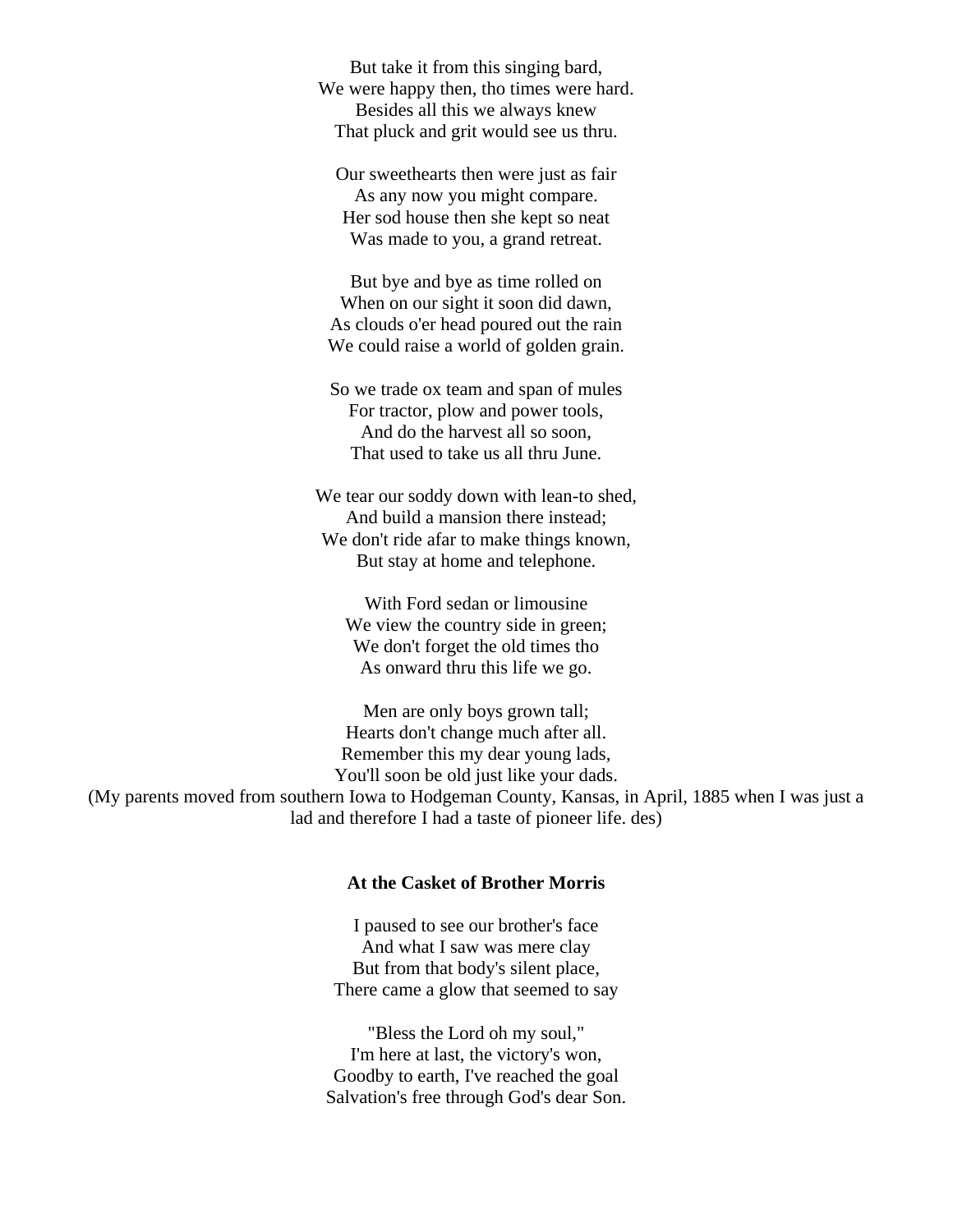Yes I to, now, have tasted death. My spirit's loosed, unbound, made free. I'll come not back to earth beneath But you can all come up to me.

A Casket sermon I seemed to hear. A benediction from that dear face. Oh what a clam, no fright, no fear, I've fought the fight, "Saved by Grace." H.O. Shuff Wed. Jan. 10th 1940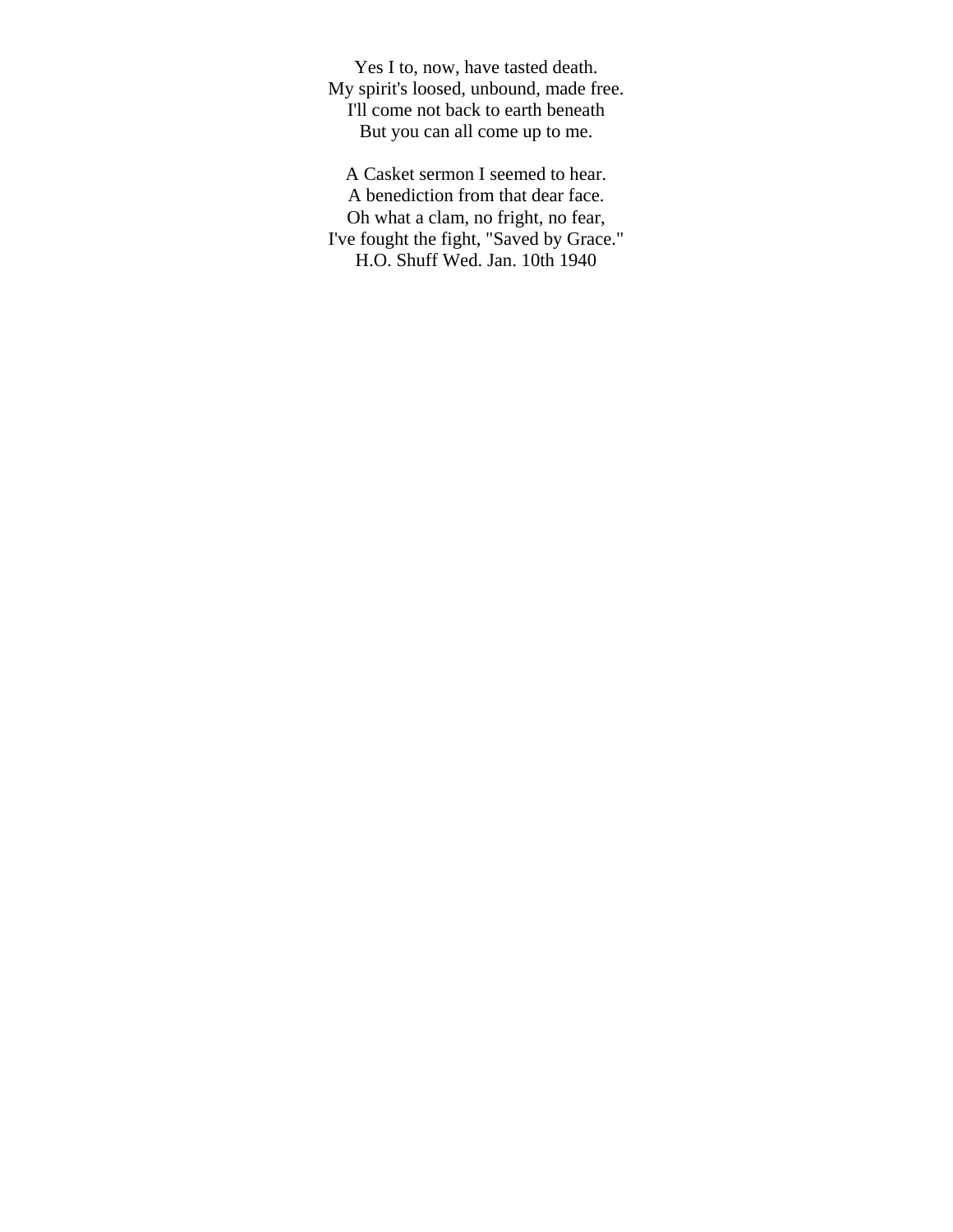## *Obituaries*

## **Obituary of Mrs. J.R. Shuff**

Elizabeth Ann Artt was born December 21, 1839, near Louisville, Kentucky; died at her home near Piedmont, Oklahoma, May 26, 1923; aged 83 years, 7 months and 5 days. She was the oldest of five children born to John B. and Armilda Artt. Her mother died when the subject of this sketch was but 10 years of age, and thus began her responsibilities of the home. She moved with her parents in early childhood near Jacksonville, Illinois, where she grew to womanhood. She was united in marriage to J.R. Shuff December 24, 1863, who preceded her to the beyond February 10, 1904. To this union were born twelve children; seven boys and five girls. Five have passed on before. They are Jesse Richard, Ethiland, Angelina, Armilda and Euzetta.

Seven are now living to mourn their loss; Ervin A. of Piedmont, Oklahoma, J.A., D.E., J.W., and B.F. of Sylvia, Kansas, and H.O. Shuff of Edmond, Oklahoma, and quite a number of grandchildren and greatgrandchildren.

Her husband, J.R. Shuff, was a preacher of the gospel for fifty years. And Grandma Shuff, as she is known to all of her friends, has lived a faithful member of the Church of Christ for over 60 years. The fact that all of her children are active workers, serving as leaders such as Elders, Deacons and Song leaders, bears evidence of her faithfulness as a mother.

Grandma's long life overflows with experiences, moving from Illinois to Nodaway county, Missouri, in 1868; near Bedford, Iowa, in 1881; to Hodgeman county, Kansas, in 1885 and to Oklahoma near Piedmont, in 1889, where she lived 'till the call to come up higher came on May 26, 1923. Blessed are the dead who die in the Lord.

## **VOLNA RICHARD SHUFF**

Volna Richard, son of Brother and Sister James Shuff of near Lebo, Kan., was born May 6th, and died Oct. 7th 1901, being even five months old. The writer was called upon to speak words of comfort and consolation to the heart broken parents. This was their only child, and it was sad indeed o give up the little one which heaven had sent to bless their lives, but such is the way of all the earth. All we can do is to arise and cease our mourning and go to him, for we cannot bring him back to us but we can go to him. It may be delayed but the messenger will not fail to call upon each of us in due time, so then let's all prepare to go to our loved ones we can go to them. May the bereaved be consoled by the promises of God's truly word is our prayer.

O. M. Thomason.

## **PEARL ADA SHUFF**

Pearl Ada Shuff was born June 19, 1900. Died April 22, 1904, with scarlet fever. She was a sweet, pleasant child, and leaves a tender spot in many hearts.Bro. J. A. Shuff and family are improving, but are still under quarantine. They have had a serious time and this loss of little Pearl tries them sorely. But the faith and hope of these beloved brethren, we know will help them in their sad loss till with other loved ones, they shall meet on the other shore.

In loving remembrance, M. A. Draper.

## **J. A. SHUFF DIED**

J. A. Shuff died Monday night at Riverside, Calif. The Shuff family, former residents of Turon and Sylvia, moved to California a few weeks ago.

The funeral will be held at Riverside, Calif., tomorrow (Friday) afternoon.

Mr. Shuff is survived by his widow: two daughters, Mrs. Oren Gilbert of Hutchinson and Mrs. H. L. Carlton of Goodland; a son, Gilbert Shuff, of the home; five brothers, E. A. Shuff, Edmond, Okla., James Shuff, Sylvia, D. E. Shuff, Hutchinson, H. O. Shuff, Oklahoma City and B. F. Shuff of Stockton, Calif., and a sister, Mrs. D. Hunter, Edmond, Okla.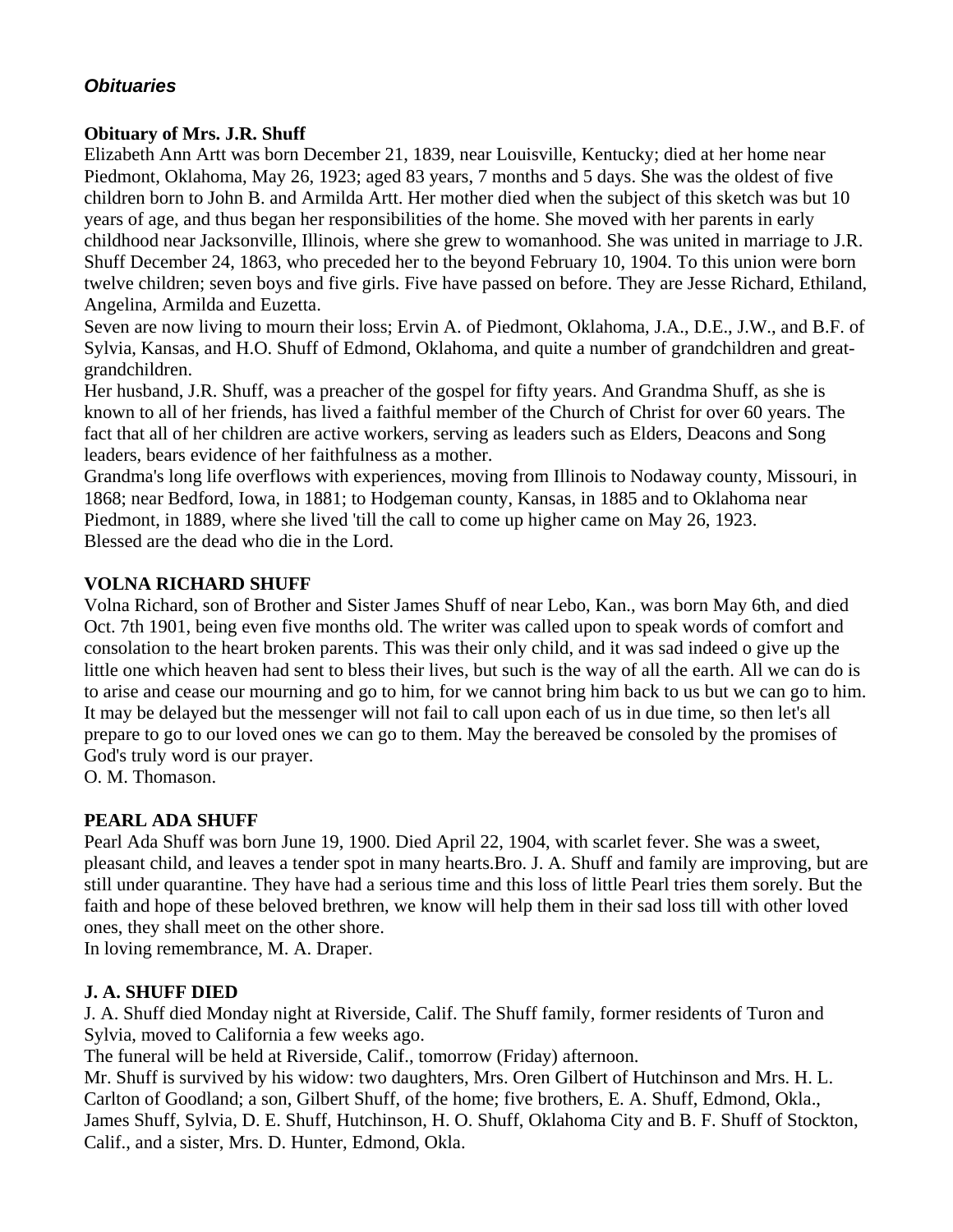## **Elvin LaRoy Shuff**

Elvin LaRoy Shuff, 63, 404 Howard, died at St. Elizabeth Hospital Sunday. [12-11-60] He was born Jan. 20, 1903 in St. Louis Valley, Colo., and had lived in Hutchinson the past 52 years. Surviving are the widow, Wilma Dove; a daughter, Mrs. L. E. Worrell, RFD 4; four sons, Norman and Gary of Hutchinson, Stanley, in the Air Force in Georgia and Leon of the home; his mother, Mrs. Mollie Shuff, Hutchinson; two brothers, Merl and Marvin of Hutchinson;[rest of article missing]

## **Miscellaneous**

## **SYLVIA, RENO COUNTY, KANSAS, THURSDAY, JANUARY 25, 1912 ON THE PLAINS OF WESTERN KANSAS THE WINTER OF 1885 AND 86** BY D. E. Shuff

Leaving Iowa early in the spring 1885, my father having tired of renting after reading the glowing reports of Kansas decided to accept Uncle Sam's offer and go to Hodgeman county and take up land. So with two teams and a family of ten children he started overland to seek our fortune in the west. This journey was made more tedious from the fact that father owned two fine Short Horn cows which he decided to take along. We boys took turns in driving them, and I thought those cows could see a gap in the fence long before we got to it. At night, however, they were tired and would lie down after they had been fed, and remain there till morning.

And sometimes we would meet people who seemed to look upon movers with suspicion and would refuse accommodations of any kind. I remember we traveled in the rain till nine o'clock at night, in Brown county, Kansas, passing house after house with their large barns, but the whole neighborhood were averse to keeping movers. Finally we were admitted by a big-hearted Dane. The farther west we went the more clever the people seemed to be. I distinctly remember an incident that occurred at Ft. Riley, Kansas. We had passed the fort a short distance and finding it a lovely place to camp, there being plenty of wood and water, we decided to go into camp, although it was yet early. So we put out our teams and mother prepared supper. We children were enjoying a lively game of black-man, when all of a sudden there appeared on the scene eight or ten soldiers in uniform. This surprised and made us uneasy for a while. But father said to them, "I hope we are not trespassing here, however, if we are we shall be glad to break camp and move on." Then their captain spoke up and assured him we were not. They only wanted to know who was near them. He then said, "I see you have a large family, and we are glad you have brought them to Kansas. You are entirely welcome to camp here as long as you like, and should you need our protection, just kindly let us know." With this pleasant greeting they withdrew. This being Saturday, we camped there till Monday. After leaving here we bore to the southwest, there being very few fences to interfere. After some five weeks of more or less hardships we finally landed among the hospitable people of the west.

Father immediately took up land on the ridge, which fortunately had a fine spring of water. This still being early in the spring and the country having previously been burned off by a prairie fire, was just greening up with that sweetest of all grasses, the buffalo. Oh! it was a picturesque scene, and on every hand the country was teeming with promise.

But all this scenery was subject to a great many changes as the season wore on. As we stated in the beginning there were ten children, the oldest being twenty-one years old and I was sixteen. Each and everyone old enough lent their hand to help support the family. Not being accustomed to the severe changes we failed to prepare for the many emergencies which were sure to follow. Late in the fall father and one of the older boys went several counties east to shuck corn, while my oldest brother was at work some distance from home, it fell to my lot to stay at home and look after the stock.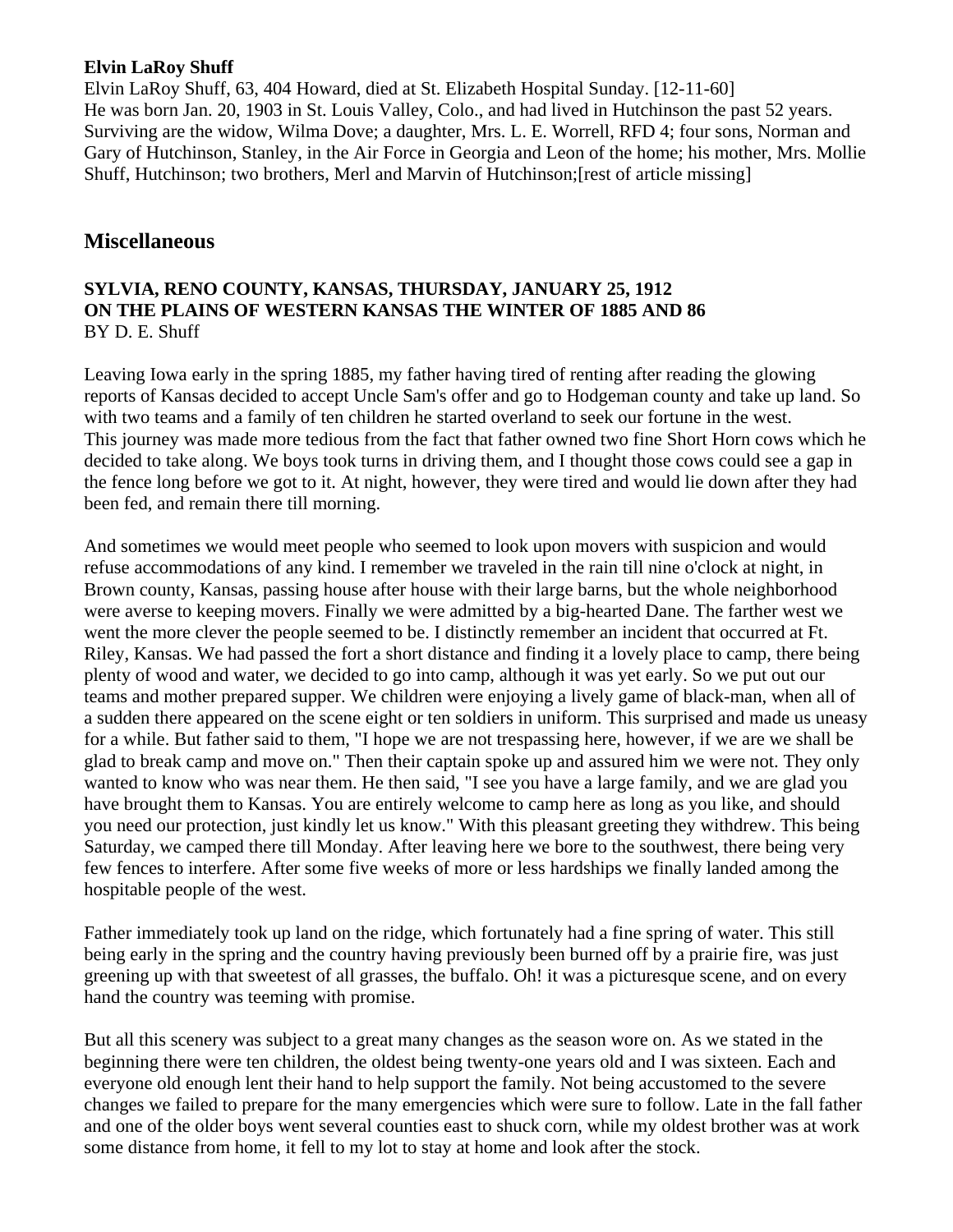On the night of January 6, 1886, came an awful blizzard. The greater part of the day previous was fine. We were just out of groceries and supplies. Thinking that we could tide over one more day, instead of going to town, I took the wagon and team and some of the smaller children and went out on the prairie to get what we called "prairie coal." (In up-to-date language would be called "grassoline.") Before we returned the weather began to be threatening, so we returned with but part of a load.

Chores done and supper over, it shortly began snowing, with wind in the north and getting cold very fast. By morning the country was in the grasp of a genuine blizzard and all the draws drifted level with snow. The air was full of flying snow, and reader, if you have never been on the plains where everything looks alike, then I hope you may never have an experience like this. To get any distance from the house only rendered one a bare chance of finding their way back in the blinding snow storm.

The fury of the storm continued through the day and another night and the sun shone the greater part of the following day but the wind was still high. The air was full of frost and it was extremely cold. Our scant supply of "prairie coal" was now about exhausted, and our kitchen supplies were entirely out. To go to town was impossible. We had lived now for two days on parched corn, and this diet was not sufficient for such weather. So I decided to undertake to go on horse back one and one-half miles, quartering with the wind, to an old bachelor's to see if he could spare us some flour. Wrapping my feet with plenty of rags, to take the place of overshoes, and putting a veil over my face to keep from freezing it, I started out on the gallop. I shall never forget the anxiety that clouded mother's face as I left the house. True 'twas only a short distance, but weak and hungry I could hardly stand the cold. I thought I knew the lay of the land every foot of the way, but the draws were leveled over until they were as smooth as the prairie. These draws start in gradual from their source, and widen and deepen as they advance. In crossing them there is always a jump-off of about one foot, then gently deepening to the center. Well, I plunged into one of these, and feeling sure I was near the head of it, thought best to go on through rather than try to turn round and go back. To make matters worse, the snow had become so crusted as to almost bear up the weight of my nag. So climbing and lunging she soon exhausted herself and gave up, standing in snow up to her flanks. And this in the fourth mile of the bachelors house. In this predicament I was at a loss to know what to do. To abandon the nag was to let her perish in a short time. I was already suffering intensely with the cold and must do something to keep warm. I began stamping my feet and running back to the edge of the draw to get out of the drift. Then I would go back to encourage the nag to try again. After making two or three trips this way I discovered that I was wearing out a path in the snow. The thought occurred to me that if I could stand to keep this up long enough to get down near to terrifirma, I could then lead the nag out. So I began at once and after some difficulty the task was accomplished, which also warmed me up while doing it. I then led her out, mounted and soon completed my journey one way. The good hearted bachelor divided his only sack of flour and I made a hasty return. But I soon began to get very cold, and the good circulation I had started previously to warm me now seemed to cause me to chill through and through. The nag was getting very tired also, as more or less of the distance she had to climb and break the crust of snow. After I had covered half the distance home-ward, I determined to walk the rest of the way and turned the nag loose. I reached home with a few frozen spots on my face, and tips of one or two fingers. I could readily see relief to mother as I entered the door.

Our place of abode was a part dug-out, finished with sod and a dirt roof. This was easy to keep warm in with but little fuel. Mother soon prepared a meal which was greatly relished. But now a new difficulty must be met as our fuel supply was exhausted. Fortunately we had an ax in the house and I knew nearly where a ridge log lay, now covered up in the snow. We had intended to use it for a cave and it was twelve or fourteen feet long, by twelve inch in diameter. By the aid of an end gate rod I soon located it in the snow drift. I dug it up and carried it inside the house where I chopped it up. The next day was some better, and an old frontiersman fearing we might be suffering cut down a few small trees and brought limbs and all over to us. He lived on the creek three miles away. He also brought a sack of flour,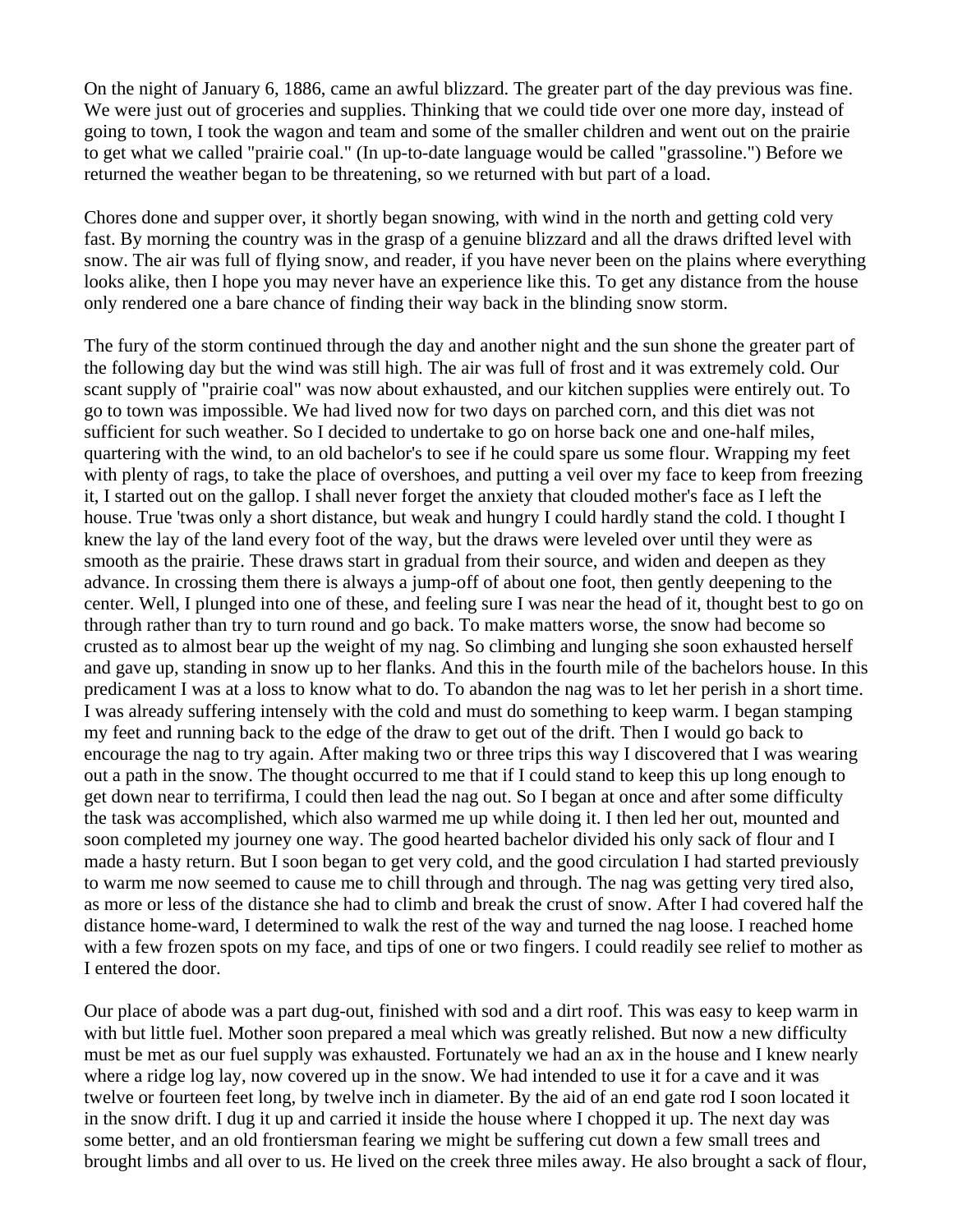and we were indeed glad to see him. That evening as I went to do the chores, I spied a jackrabbit at the cane pile. I hastened to the house, shouldered the old musket, then sneaked around and killed the game. Under ordinary circumstances we would never have dressed that rabbit, but we thought that one was just about the best meat we had ever eaten. From that on, I watched the cane pile.

The effect of this storm on stock was fearful, many being unprepared. So many were depending on the open range with little or no shelter. The poor cattle would huddle around the breaks of the draws or improvised sheds, their breath would freeze and collect on their nose until great icicles would hang to them. Sometimes it would freeze entirely over their nostrils and suffocate them. Some would get out from the little protection and go with the storm until they came to a fence, where they would stand until they perished. One man had two hundred drift over an embankment thirty feet deep and the snow drifted them under. Many reports of people freezing to death were current. However, there were none in our immediate community, but much suffering.

Just two weeks from the first blizzard there was another one set in, but by this time we had adjusted ourselves some what. I made a vow then that it would never be my fault again for being out of fuel. I think that vow has been kept, as that was twenty-six years ago, and those under my care have never been short of fuel, be it "prairie coal," wood or Canyon City coal.

## **Story by Alice Frances Shuff Plevna, Kansas, wife of David Edwin Shuff**

Just thirty-eight years ago on January 6, 1886 occured one of the worst blizzards in the history of western Kansas. Thousands of head of cattle and many persons lost their lives in the great storm and there was untol suffering by the few dwellers of the plains. The entire month was one of much snow and cold, and only two trains succeeded in getting through from Dodge City, Kansas, to Granada, Colorado during the month.

During the early summer of 1885 J.R. Shuff and wife and ten children arrived from Iowa in a prairie schooner and located in Hodgeman county, Kansas. He immediately took up land near the Cottonwood Creek and about three miles from the Pawnee River. He was located about thirty miles north of Dodge City, sixty miles west of Larned and twenty miles south west of Ness City. The Nick Gable ranch lay about three miles to the east and Guzzler's Gulch about ten miles to the north.

The little soddy was erected near a fine spring of water. Late in the fall J.R. and John, the second oldest boy, went several counties east to shuck corn, and also preached some as he was a minister. Allison, the oldest boy, was at work some distance from home, so it fell to the lot of Edwin, a lad of sixteen, to look after things at home.

On the evening of January 6, it was perfectly clear but quite cold. The greater part of the day previous was fine. They were just about out of groceries and supplies. Thinking that they could tide over one day, instead of going to town, Edwin took the wagon and team and some of the smaller children and went out on the prairie to gather up "prairie coal", or in other words cow chips. While busy at work the weather began to be threatening, so they returned home with but part of a load.

Chores done and supper over, it shortly began snowing, with the wind in the north and getting cold very fast. By morning, January 7, the country was in the grip of a genuine blizzard and all the draws drifted level with snow. The air was full of flying snow and the wind sounded like an army of freight trains rushing by, with the thermometer some where from twenty to thirty degrees below zero. To get any distance from the house only rendered one a bare chance of finding their way back in the blinding snow storm.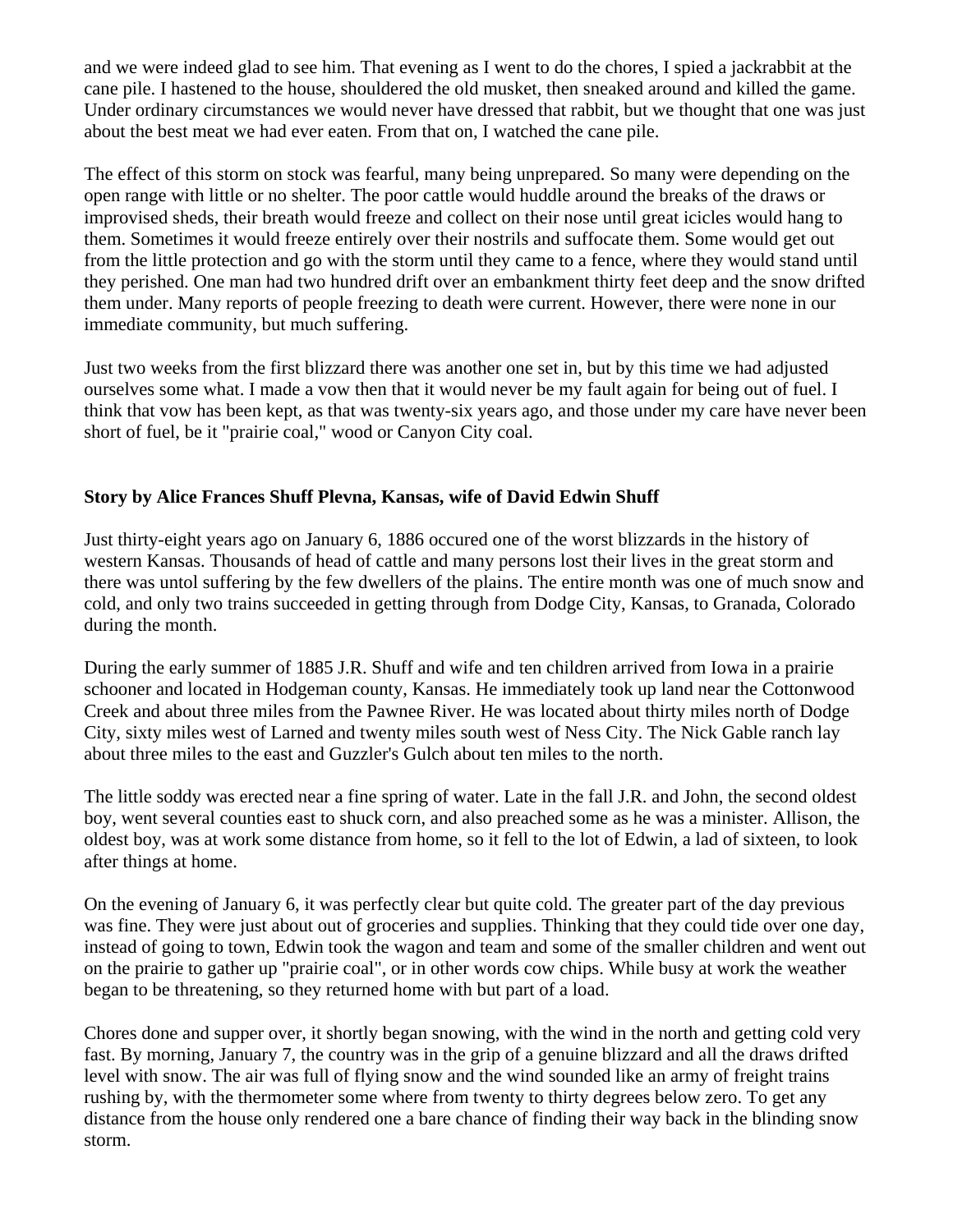The fury of the storm continued through the day and another night and the sun shone the greater part of the following day but the wind was still high. The air was full of frost and it was extremely cold. Their scant supply of "prairie coal" was now about exhausted, and their kitchen supplies were entirely out. To go to town was impossible. They lived for two days on parched corn, and this diet was not sufficient for such weather. So Edwin decided to undertake to go on horseback one and one-half miles, quartering with the wind, to an old bachelor's to see if he could spare them some flour.

Then wrapping his feet with a plenty of rags, to take the place of overshoes, and putting a veil over his face to keep from freezing it, he started out on the gallop. The mother's face was clouded with anxiety as her boy left the house and in her heart was a constant prayer for the safe return of her son. It was only a short distance, but she knew he was weak from hunger to withstand the extreme cold and the deep drifts that would require strength. Edwin thought he knew the lay of the land every foor of the way, but the draws were leveled over until they were as smooth as the prairie. These draws start in gradual from their source, and widen and deepen as they advance. In crossing them there is always a jump-off of about one foot, then gently deepening to the center. Well, he plunged into one of these, but feeling sure he was near the head of it, thought best to go on through rather then try to turn around and go back. To make matters worse, the snow had become so crusted as to almost bear up the weight of the horse. After climbing and lunging she soon exhausted herself and gave up, standing in snow up to her flanks. And this in one-fourth mile of the bachelor's house. In this predicament he was at a loss to know what to do. To abandon the horse was to let her perish in a short time. He was already suffering intensely with the cold and must do something to keep warm. He began stamping his feet and running back to the edge of the draw to get out of the drift. Then he would go back to encourage the horse to try again. After two or three trips this way he discovered that he was wearing out a path in the snow. The thought occured to him that if he could stand to keep that up long enough to get down near to terra firma, he could then lead the horse out. So he began at once and after great difficulty the task was accomplished, which also warmed him up while doing it. He then led her out, mounted and soon completed the journey one way. The good hearted bachelor divided his only sack of flour, Edwin hurriedly started on his return trip elated over the prospect of soon having something fo themk all to eat. But he soon began to get very cold and the good circulation he had previously started while extricating the horse, now seemed to cause him to chill through and through. The horse was getting very tired, also, as more or less of the distance she had to climb and break the crust of snow. But the thoughts of his dear mother and the seven little ones at home entrusted in his care urged him onward and onward. After he had covered half the ditance homeward, he determined to walk the rest of the way and turned the horse loose. Being very careful to keep the right course he finally found the snow covered "soddy" which was part dug-out, finished with sod and dirt roof. He could readily see freat relief to his mother as he entered the door. There were a few frozen spots on his face and the tips of several fingers.

But now another difficulty must be met as the fuel supply was exhausted. Fortunately there was an ax in the house and Edwin knew about where a ridge-log lay. They had intended to use it for a cave and it was about fourteen feet long by twelve inches in diameter. By the aid of an end-gate rod he located it in a snow bank. He dug it up and carried it inside the house where he chopped it up.

That evening he found his way to the stable and cared fo the stock the best he could. He had shouldered the old musket with the hopes of finding some rabbits around the cane pile and fortunately provided the family with meat this way.

The next day was some better. An old frontiersman three miles away feared they might be suffering. So he cut down a few small trees and teek them over. He Also took a sack of four and looked like the good Santa Clause as he slid down into the "badger hole" as little Armilda called it.

Over on Guzzler's Gulch was a young homesteader named Sooter. His claim cornered with what was known as the Benny Brintain ranch and later the Sig Spangler ranch. He went to work on the Hubbard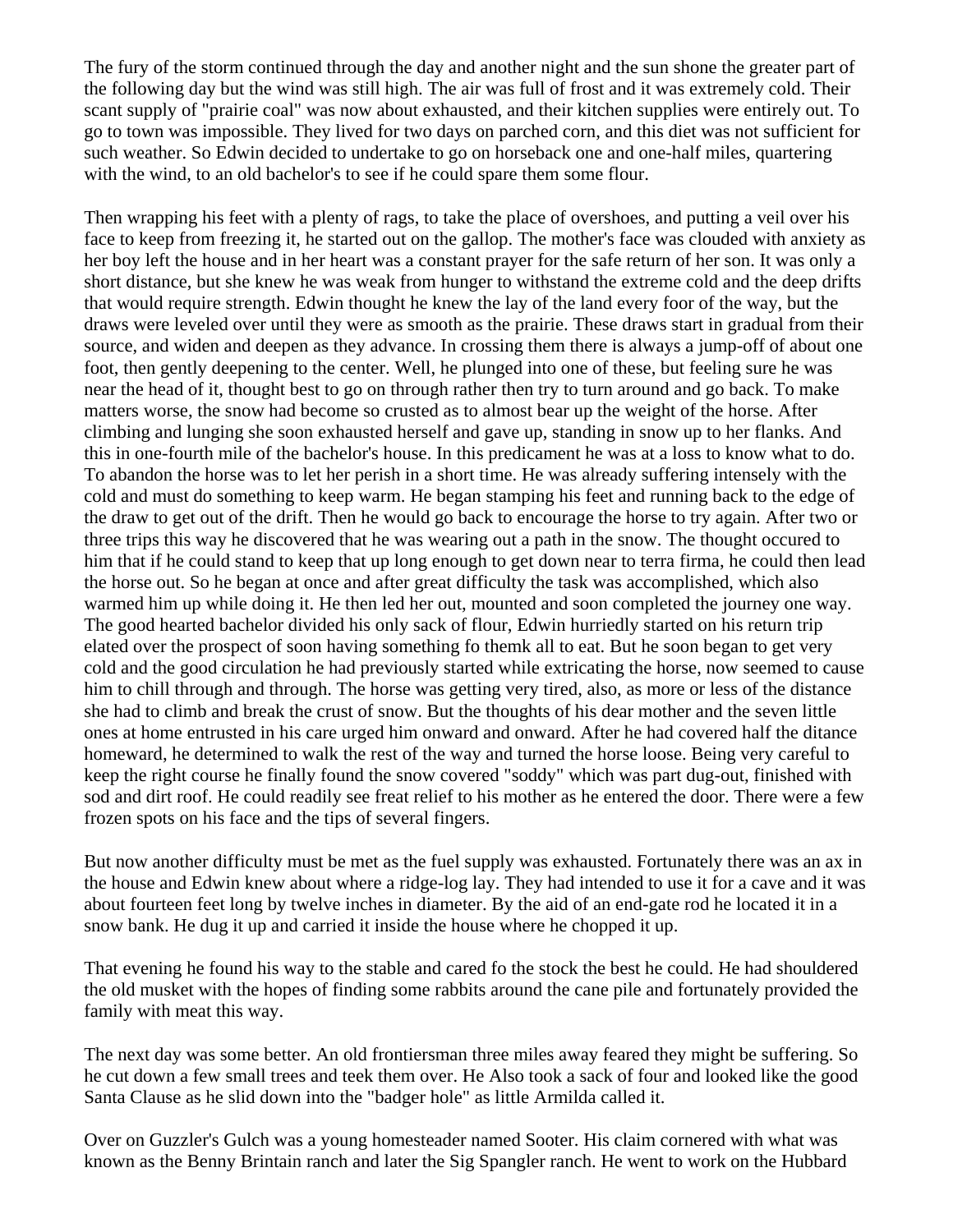Brothers ranch on the Pawnee. Grandma Hubbard, who was seventy-five years old, also had a homestead and lived alone in a dugout in the west bank of the Paunee. Sooter was given to understand by the Hubbard brothers that if he did not do anything else he must see that grandmother was well cared for, and he found it a very agreeable job.

On the evening of January 6, he loaded up a jag of wood and took it over to grandma's place which was about a mile and a half the way he had to go around the bend of the creek but only three quarters of a mile straight across. It was sundown when he got there and he just barely cut up enough wood to do grandma until he could get back the next morning.

Well, when the next morning came it was the biggest snow storm he had ever seen and the first thing he thought of was grandma. He told Robert Hubbard he had only cut enough wood to last her until morning, and he was afraid she would perish. Robert thought so, too, but said it would be utterly impossible for any man to get to her. They ate breakfast and all the time there was some strange power tugging at Sooter and he finally told Robert he would have to go, so he wrapped burlap securely around his feet and legs. He dressed as heavy as he dared to travel, and when he stepped out of the door Robert bade him goodbye, never expecting to see him alive again.

There was a barb wire fence 150 yards southwest from Sooter's starting point across the Pawnee that ran about the same distance from grandma's dugout and he thought if he could only get to thet fence he could tap the wire and it would land him within 150 yards of the dugout, which was northwest from the west line of the fence.

He found the fence and followed it very well by tapping the wire with his hand. When he got to the corner he was a little bewildered and stood there trying to get his course north-west to the dugout, and finally decided to count his steps as best he could, so as to have some idea when he had gone the one hundred and fifty yards.

He missed the dugout just a few feet and finally found where the snow had been heaved up in chinks, and digging down he found the door, and called, and grandma finally heard him and opened the door and let him in. She said "I have been praying all day long fo the Good Master to send you and protect you."

Snow had drifted into the dugout until she had the tub, dishpans and about everything else full and had burned all the wood that had been cut the night before, together with her crock covers and an old chair or two, in an effort to keep from freezing, and when that was all she had to burn she had tried to break her way out through the snow that had drifte her door under, in an effort to get to the pile of wood, which was just at the west end of the dugout. But just the minute she got her head above the snow bank, her eyes froze shut and she had abandon the idea.

Grandma always kept her ax in the dugout and Sooter dug out some of the wood he halued the evening before and dropping it down in the dugout he soon cut it up.

## **Newspaper clipping "Kinnamon-Shuff" wedding**

A most pleasant and enjoyable event was the marriage of Miss Frances Kinnamon and Mr. D.E. Shuff at the home of the bride's parents tow and a half miles east of Sylvia, Thursday evening, Nov. 29, 1900. This Thanksgiving was one which will long be remembered by those who were present. About eighty guests had assembled at five o'clock p.m. when Mrs. W.H. Cully began playing the wedding march. The bridal party, led by Miss Minnie Bemis, bridesmaid, and Geo. F. Kinnamon, groomsman, marched from an upper room to the parlor, where a beautiful evergreen arch, visible from three rooms, had been arranged. Under this the party formed in a semicircle, while Br. M.A. Draper pronounced the words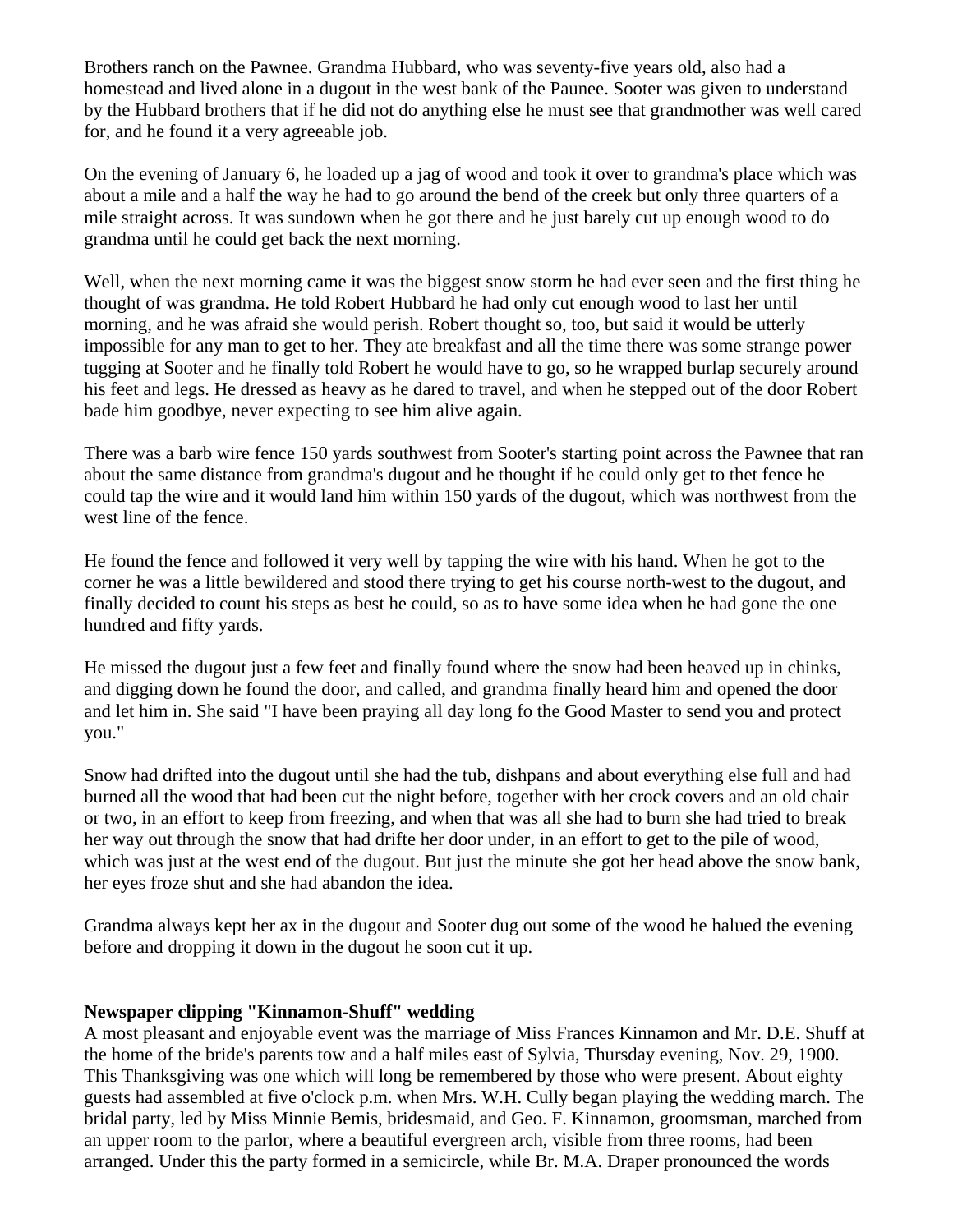which the contracting parties in marriage, afer which Bro. J.E. Sniffen asked that the richest blessings of our Heavenly Father might be bestowed upon them throughout life's entire journey. After congratulations by their many friends, Mrs Cully again played while the party marched to the dining room followed by the guests, where an elegant and sumptous supper was served. The remainder of the evening was spent in visiting and proved a very pleasant one indeed. The infare was given at the home of Bro. M.A. Draper Friday, Nov. 30. A more pleasant day would hardly have been possible and all enjoyed themselves with music, visiting, dinner, croquet, croconole, etc. until the shades of evening warned them that the happy day was drawing to a close.

The bride is well known in and around Sylvia, and is one of whom it may be said "She needs but to be known to be loved." The groom is a young man known for his rare musical talent and his honest and upright dealings with all. Both are faithful members of the Church of Christ at Plevna. They will visit among their many friends for a few weeks, when the new house on his farm two and a half miles west of Plevna, will be ready for occupancy, where they will be at home to their friends. Many useful and beautiful presents were received.

May joy and happiness ever attend this happy couple is our earnest and sincere with. A Guest (Lack of space forbids our printing the list of presents. - Ed)

## **Timmons-Gilbert wedding (1954)**

Mrs. Dorothy Gilbert became the bride of S. O. Timmons on May 15 at 3 o'clock. The double ring ceremony was performed at the home of the bride in the presence of the families and close friends of the couple. V. M. Gilbert of Des Moines, Iowa, officiated. Preceding the ceremony Miss Jackie Barr sang "Because" and "Oh, Promise Me." Miss Frances Teal of Manchester, Tennessee, was the bride's only attendant. Leonard Dane of Clay City served as best man. Immediately following the reception Mr. and Mrs. Timmons left for a short wedding trip. After their return, they will make their home in McLeansboro where Mr. Timmons is employed by the Pure Oil Company.

On May 11, Mr. Timmons and Mrs. Gilbert were entertained with a picnic supper given by several friends. Miss Teal honored Mrs. Gilbert with a breakfast at the Hotel Litz on May 15. Those attending in addition to the hostess and honoree were Mrs. Leonard Dane, Mrs. L. E. Laws, Mrs. Sam Bunn, Mrs. Doit Freeland, Miss Jackie Barr, Miss Pat Timmons, and Miss Mary Byrum.

## **A Personal Experience by Armilda Jackson (1910)**

One of the most thrilling experiences of my life I passed through four years ago this January. Mr. Jackson and I were teaching country schools and boarding with a family that lived about half way between the two school houses. I had about three miles to go. While the weather was pretty I walked but when winter came on the roads were very bad, for we had a great deal of rain and snow that winter, and I was obliged to go on horse back.

We had just purchased a large black mare. She was quick motioned, very full of life, and an excellent saddler. At first I was not quite brave enough to mount her and ride alone over that three miles of country road in which I passed but two houses, but as I grew better acquainted with her my courage rose and one morning I ordered "Bell" saddled and bridled.

She gave me a delightful morning ride, and I told myself over and over that I had been allowing my silly fears to deprive me of many pleasures.

The morning was pretty cold, and the day grew colder as it advanced. There was no shelter at the school-house for Bell except that afforded by the school building and a blanket which I had taken to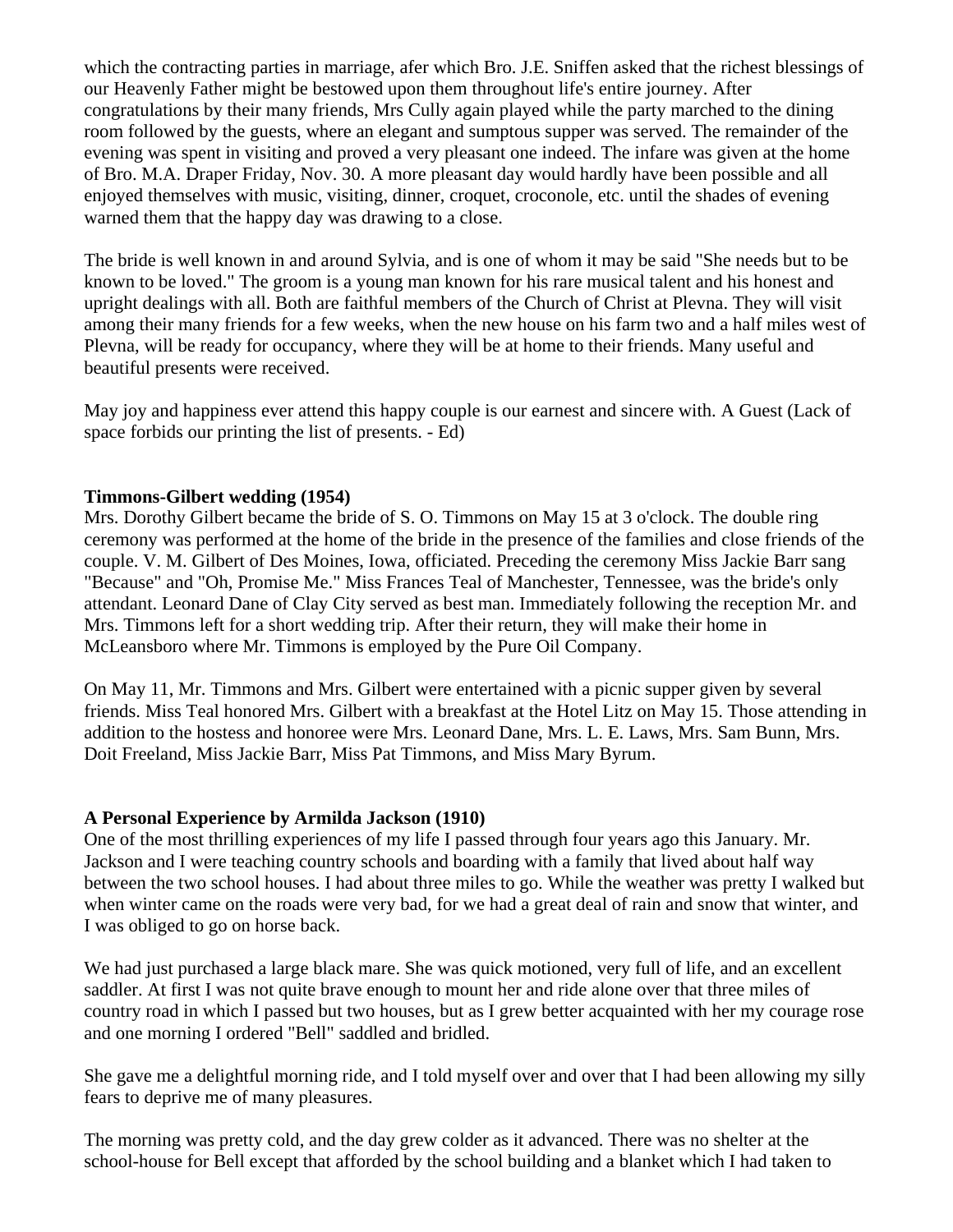throw over her, and she grew cold and colder. She was very well contented, however, until four o'clock when school let out and the four or five other horses which some of the pupils had ridden were off on the gallop for home. Then her head went up, her nostrils distended, she neighed and pawed and danced. If I had been as wise then as I was an hour later, I would have made it a point to be off with the rest, but I had some papers to grade, and remained for about a half hour.

Two of the big boys very kindly saddled and bridled her for me, and then of course went their way. I did not realize my helpless condition until I was ready to go. The school house had nothing near it except a barbed-wire fence and a rick of stove wood. There I was, obliged to mount a cold, restless, impatient horse sixteen hands high, and not a bench of any description to stand upon - not even a porch for the school house didn't have one. The wood pile offered the best solution to the problem, and so I determined to try it. The wood was cut in two-foot lengths and the rick was about eight feet long and two and a half or three feet high, braced at each end with a single stake set in the ground.

Bell would not stand still for a single moment; I had all I could do to hold her at all. I finally got her within a reasonable distance of the rick and, by allowing her to face homeward, although it made it awkward for me, got her still enough that I was just in the act of springing when she suddenly wheeled half way round. It gave me such a jerk that I lost my balance and in trying to regain it I started the wood to slipping. My feet shot out from under me and down I went with the wood right under Bell's feet! The more I tried to scramble back up the faster the wood tumbled down until I found myself directly under my horse! Then I was indeed frightened; but, blessings on her old head forever, Bell never moved a hoof until I had crawled out on the opposite side and was safe on my feet again.

For a moment I hesitated. Should I give her her rein and let her go? I looked at my watch. It was twenty minutes to five. It would be dark long before I could walk home. Mr. Jackson would be frightened if she should go in home without a rider. No I must mount her.

I then formulated a new plan. I let down the stirrup to the lowest possible notch. I built a bench of wood only two sticks high, then leading Bell up to it, I quickly placed my foot in the low stirrup and sprang! By the time I was safely settled in the saddle, we were well off down the lane for home. I commanded Bell to "whoa" but I had as well have talked to the Niagara Falls. Bell was off for home at last and she didn't propose to loose any time in the going. The stirrup was too low to be of any practical use to me. I was using an old cloth reined riding bridle, I knew it was worn at the bits and was afraid to strain it too far; so I decided to let her go and to try to go with her if I could.

About a half mile from the school house the road ran through a pond which at that time was about knee deep to a horse. When I got time to think I wondered what she would do when she came to that. I hadn't long to wonder for we were soon there. As she approached it she slackened her pace and went into it and crossed it as carefully as if she had been drawing a cart load of little children.

I talked to her and patted her and thought I had her thinking my way about how to travel th rest of the way home; but she no sooner struck solid ground than she was off again like a shot.

The remainder of the road was practically clear and we covered it all without another hesitation until we reached the lane which leads to the barnyard gate. Then she slackened her speed and we reached the gate on a slow gallop.

Mr. Jackson met us there I dismounted, gave him the rein and told him to be sure and give her a good supper and a warm stall.

I then looked at my watch. It had been just fourteen minutes since I had crawled out from under her feet at the school house.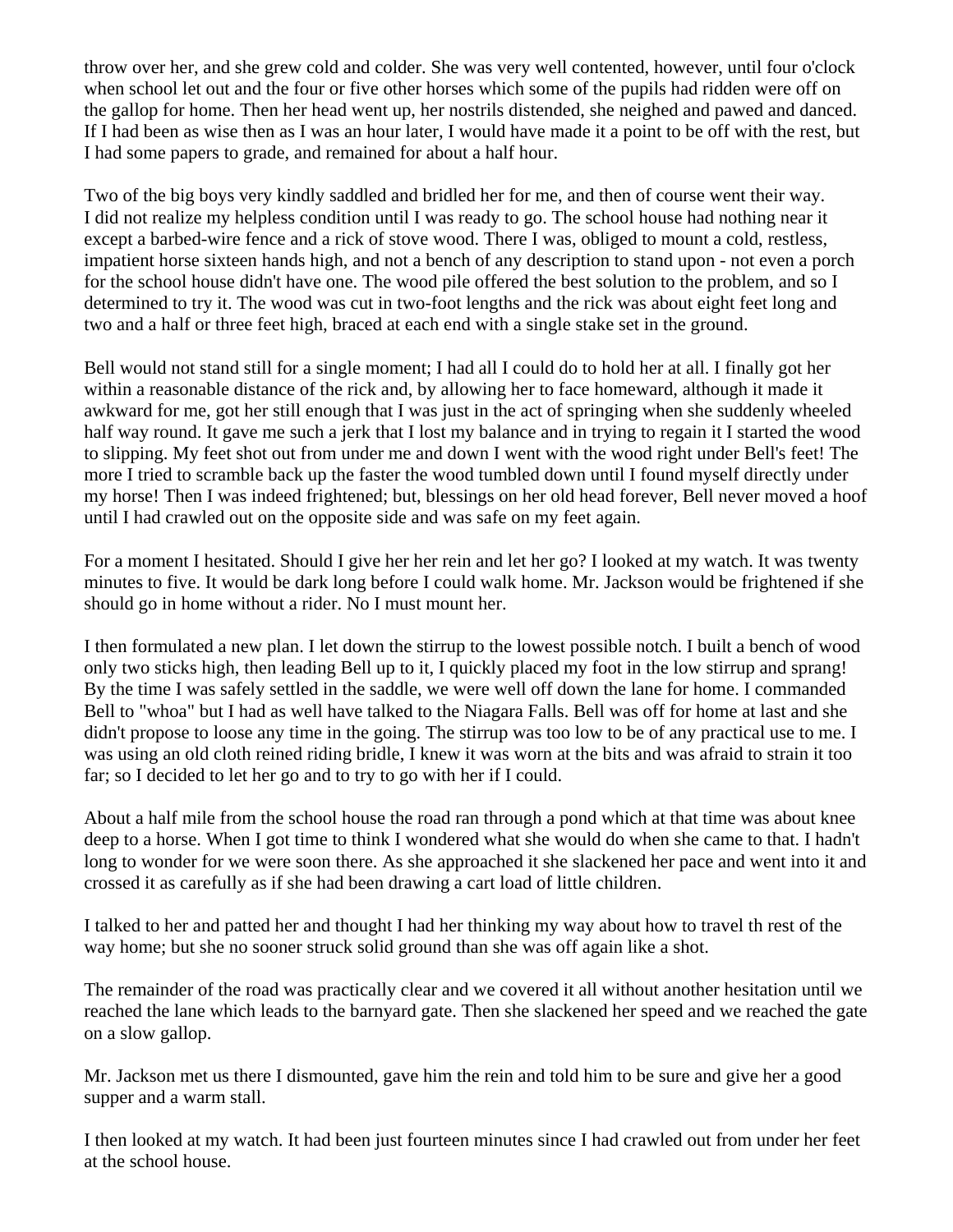## **Birthday party for Mrs. D. E. Shuff**

Wednesday of last week was the birthday anniversary of Mrs. D. E. Shuff. Mr. Shuff decided it would be a good opportunity to surprise her. He brought her to Sylvia and left her at the home of her parents Mr. and Mrs. R. Kinnamon. He then proceeded to invite the neighbors to the surprise which was to take place about seven thirty in the evening. After the visitors all arrived Mr. Shuff went to Sylvia and returned with Mrs. Shuff and on her arrival she was genuinely surprised to find about sixty five of her relatives and friends waiting to extend congratulations for her anniversary. Ice cream and cake were served in abundance for refreshments.

## **Newspaper clipping "Plucky Girl in Ride in Storm Geneva Shuff, School Teacher in Morton County, Rode 10 Miles in Blizzard"**

Miss Geneva Shuff, a former Reno county girl, who is teaching school at Elkhart, wrote home folk at Plevna of a ten mile ride horseback Sunday afternoon, March 16, through the storm. On Friday evening, she saddled up her pony, "Chigger", a full blooded saddler she had purchased earlier in the winter and went to spend the week end with her uncle and aunt, Mr. and Mrs. G.F. Kinnamon, also former Reno county people and old school teachers, too.

It was still snowing Sunday morning with a strong wind from the northeast. But about three o'clock the sun broke through some and the wind changed to the northwest but was still very cold. So she decided to try to return to her boarding place five miles east and five miles north. The snow was from three to nine inches on the level and drifts four and five feet deep. She had plenty of warm wraps but the only thing that worried her was that the pony couldnt get through.

She started about four o'clock and "Chigger" was plucky and faced right into it and she didn't have a moment's trouble with her. It was pretty bad going north and she got off and walked a couple of times to keep warm - about one mile in all. When going north the wind whipped into her left eve and made it water and then it would freeze onto the lashes until she could hardly see out of that eye. However, her glasses were a great protection. Icicles hung from "Chigger's" nose and her lashes were frozen together with chunks of ice.

She surprised her landlady when she arrived at six o'clock and she wasn't so very cold either, but feared she had frosted her chin some.

## **A Paper by Miss Geneva Shuff**

On the prairies in the southwest corner of Kansas near Elkhart in Morton county, there has been observed for the last fifteen years or more a most unusual light. It is known throughout the country as the "ghost light", as the phenomena has never been explained.

About five miles east of Elkhart, and extending in a northeasterly direction for perhaps another five miles, is found a narrow ridge rising abruptly from the surrounding level plains. It is along this ridge that the spooky light is to be seen cavorting at irregular intervals, in various places, and at unusual hours of the night. There is no way by which it's appearance can be timed, as it is sometimes months between the times that it is observed; and again it may seem nearly every night.

The light is a dull red in color unlike anything before observed. On the occasions on which it was observed close at hand it was the size of a wagon wheel, but seen at a distance was no larger than the light shed by a lantern.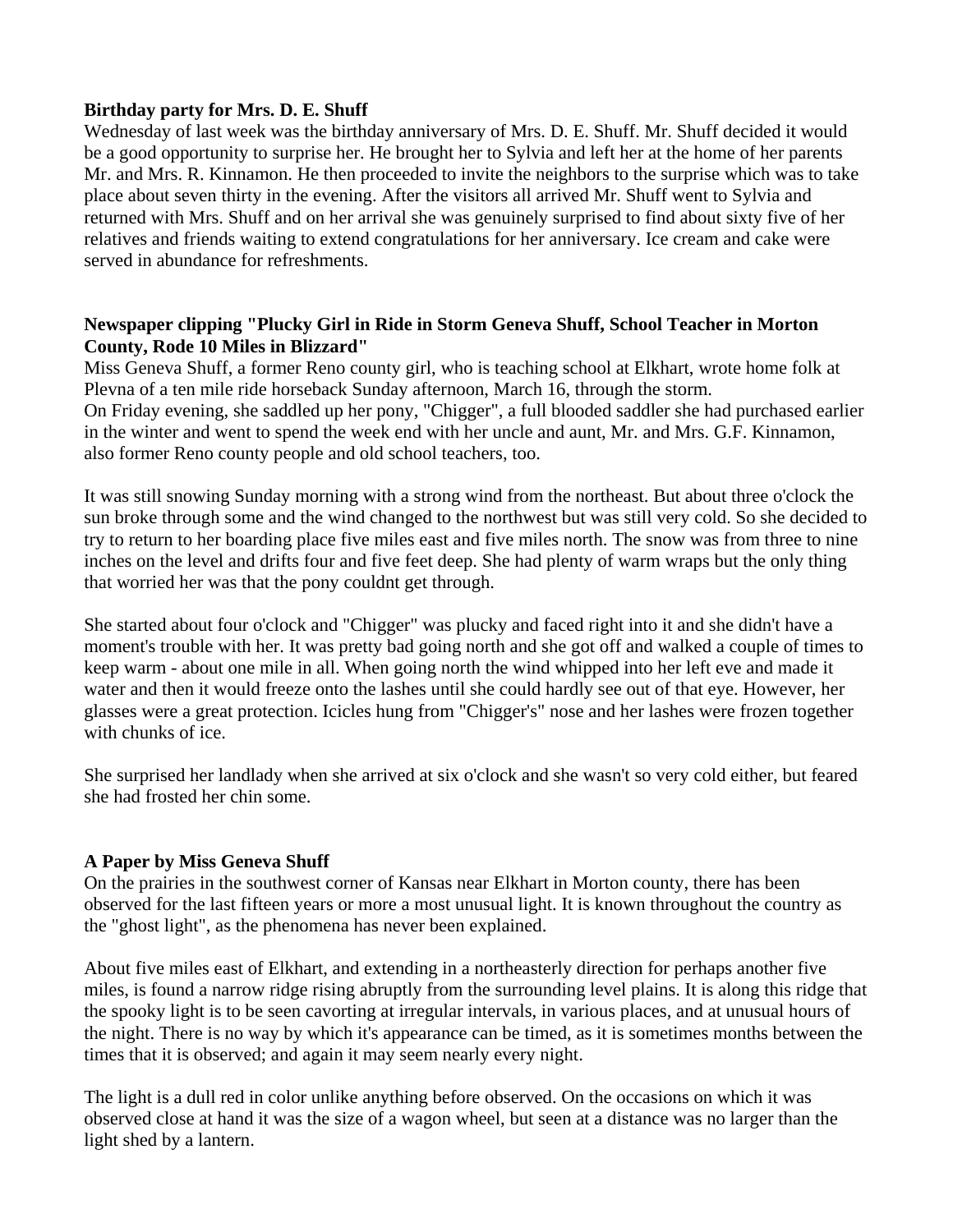About midway on this ridge is the Prairie View school house and it is near the school grounds that the light is most frequently seen. It is at this schoolhouse that I teach. The light, while certainly most mysterious and uncanny, does not alarm me in the least, as there most assuredly must be some plausible cause for it. Most of the people in the neighborhood, while quite curious as to the cause, are both terrified by all of it but take it in a very matter of fact way. They are inclined to believe that the causes for it are quite natural, stories repeated to the contrary, nevertheless.

Of course there is a story connected with it. In the latter 80's, the spot where the schoolhouse now stands, was the sight of a boomday prairie town, long ago off the map. An open well was put down to water, 200 feet. After the boom "busted" there was an epidemic among the cattle, and many of them died. Their carcases were thrown into the well, and the story has it that a man was killed and thrown in with the cattle. Then later, about ten years ago, the well was filled up. There is a sunken spot yet to mark the well. Some, more superstious than others, claim the light to be the ghost of the dead man.

Once when they were having a literary at the old schoolhouse, the light appeared from the east, raised over the schoolhouse and traveled away down the ridge. A number of boys got on horseback and chased it for several miles. It kept just so far ahead of them. When they stopped it stopped, and when they turned to come back it followed them; finally disappearing. I know some of the men that were in that bunch.

On another occasion, a neighbor woman died. Two women with whom I am acquainted, sat up that night with the body. This was at a place a mile north of the schoolhouse. Soon it started down the road, coming to within a few rods of the house, and returned. Three times it made the trip then disappeared. One night last winter as Mr. W.P. Crawley's, with whom I board, were returning from a program at Wilberton, a little hamlet three miles north of the schoolhouse, they saw the light just east of the schoolhouse. When they arrived home, at the foot of the ridge just a third of a mile from the schoolhouse, the light seemed to disappear, but was probably hid from view by the intervening ridge. Later their son Clarence and another boy came from Wilburton on horseback. They saw it; much the size of a big full red-hued moon. Then it began traveling with a rolling motion, behind the schoolhouse, out to the barn and then back to the schoolhouse and disappeared.

I have seen it twice myself; upon one occasion as I returned from school. The sun had set but it was not quite dark yet. The first thing to attract my attention was it's peculiar red color, also the fact that it shone so distinctly when it was no darker than it was. I watched closely. It appeared to be traveling northward along the ridge. Once it divided into two distinct lights apparently several rods apart, then they rejoined. Later it appeared to rise quite a distance into the air, remaining stationary awhile then dropped back again. It was not a steady light but seemed to twinkle like a star. When I arrived at my boarding place all of them came out to look at it. Finally it faded away. On another occasion we saw it for a few minutes, at very nearly the same place.

One family living near the southwest part of the ridge claim that they see it every few nights, but have never been able to get close to it.

There has been a number of explanations offered as to it's possible cause. One of these is that it is a "jack o' lantern" or "will o' the wisp", but they are usually found in lower damper country. Another explination is that of a night mirage. The most pausible explination, however, is that it is brought about by gas or else some chemical combination of minerals. One story that upholds the gas theory is that a man shot at it once with a high powered rifle. The light shot up into the air and exploded into atoms. The reason for the chemical theory is that this country lies in the Cimmaron valley. It is not far from Satanta, Kansas where is located the only powdered silicia mine in the world. A geologist who examined the country before the opening of the silicia mine said that there were to be found in the Cimmaron Valley some of the most unusual combinations of chemicals he had ever observed.